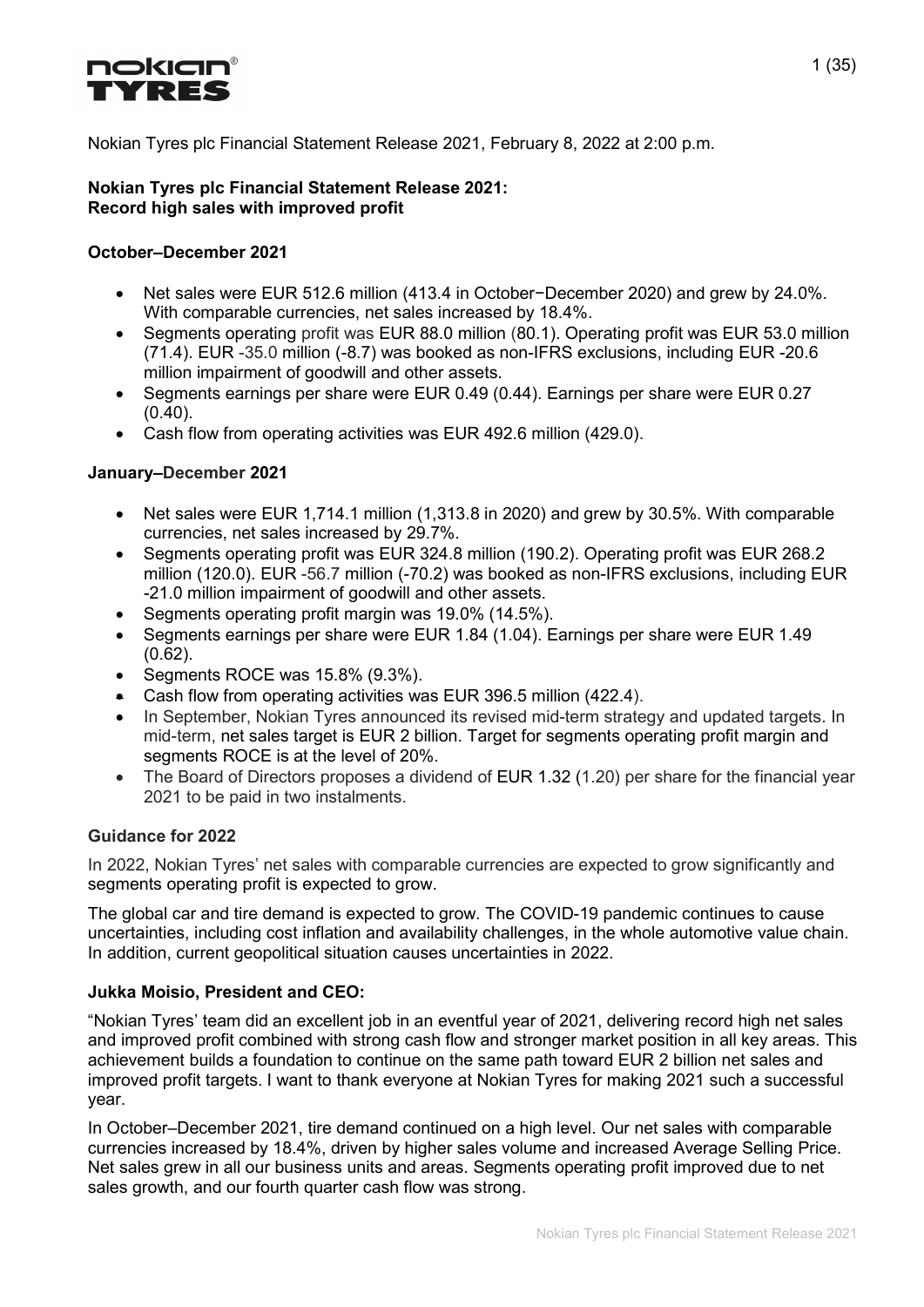

During the second half of 2021, we witnessed sharp increase in raw material and logistics costs. We responded to this with sales price increases. Inflationary pressures are expected to continue in 2022, which will require systematic price increases and careful cost control going forward.

Our large investment phase is completed, and we are well positioned for organic growth and strong financial results. New products as well as continuous improvements in operational and commercial activities will support future performance, and they will remain a key focus going into 2022. We will optimize investments and carefully manage capital employed and ensure it is used efficiently, which allows us to generate strong cash flow and reward shareholders.

Sustainability is a crucial part of our business. In 2021, we introduced new non-financial targets, that will guide our actions to further strengthen our sustainability performance and long-term competitiveness. Work toward even safer, smarter, and more sustainable driving continues."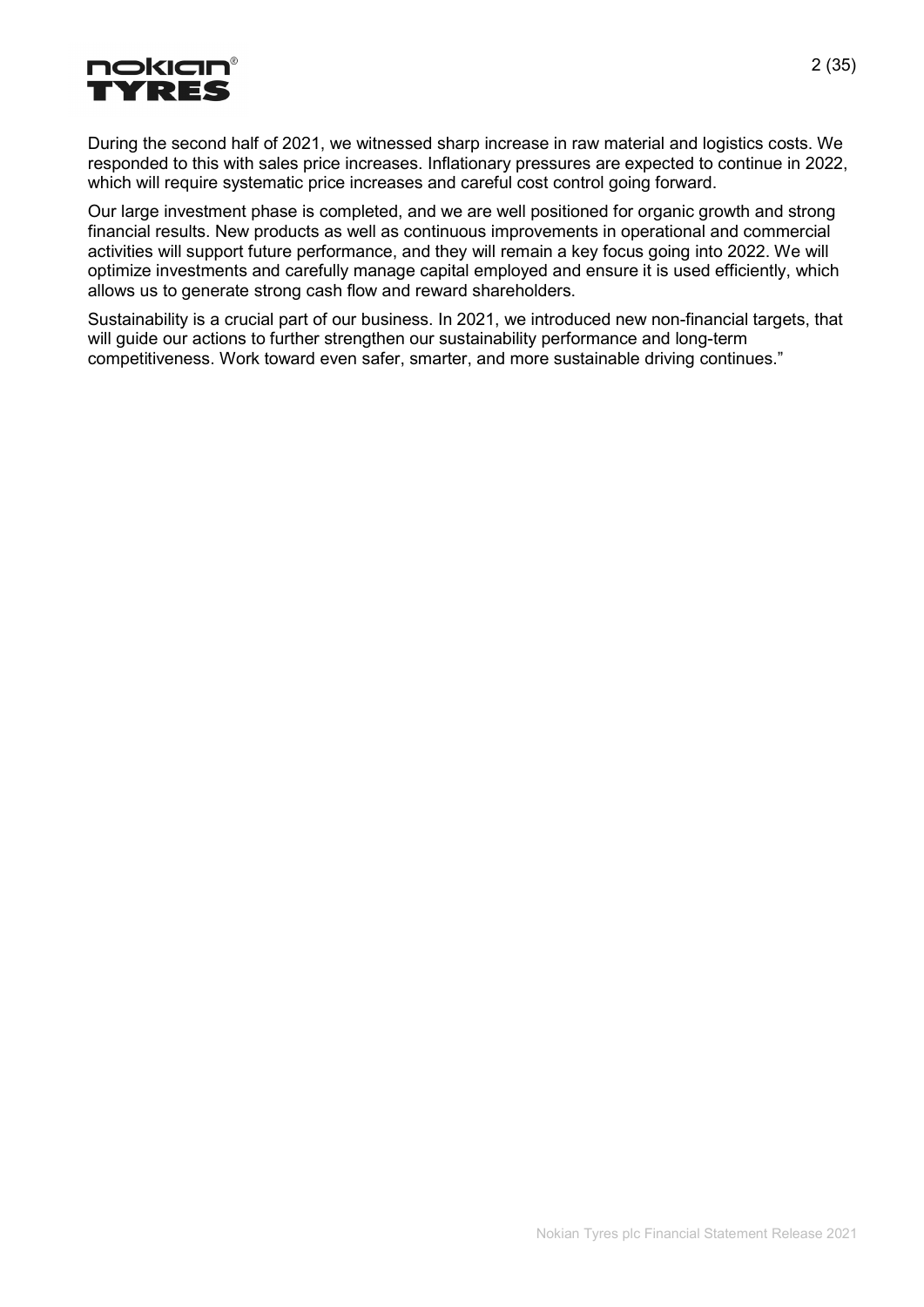

# Key figures

|                                                                               |              |                        |       | $CC^*$ |         |         |                    | $CC^*$ |
|-------------------------------------------------------------------------------|--------------|------------------------|-------|--------|---------|---------|--------------------|--------|
| <b>EUR million</b>                                                            | $10 - 12/21$ | 10-12/20 Change Change |       |        | 2021    |         | 2020 Change Change |        |
| Net sales                                                                     | 512.6        | 413.4                  | 24.0% | 18.4%  | 1,714.1 | 1,313.8 | 30.5%              | 29.7%  |
| Operating profit                                                              | 53.0         | 71.4                   |       |        | 268.2   | 120.0   |                    |        |
| Operating profit %                                                            | 10.3%        | 17.3%                  |       |        | 15.6%   | 9.1%    |                    |        |
| Profit before tax                                                             | 49.9         | 70.9                   |       |        | 258.2   | 106.0   |                    |        |
| Profit for the period                                                         | 37.1         | 55.9                   |       |        | 206.2   | 86.0    |                    |        |
| EPS, EUR                                                                      | 0.27         | 0.40                   |       |        | 1.49    | 0.62    |                    |        |
| Segments<br>operating profit                                                  | 88.0         | 80.1                   |       |        | 324.8   | 190.2   |                    |        |
| Segments<br>operating profit %                                                | 17.2%        | 19.4%                  |       |        | 19.0%   | 14.5%   |                    |        |
| Segments EPS, EUR                                                             | 0.49         | 0.44                   |       |        | 1.84    | 1.04    |                    |        |
| Segments ROCE, %                                                              |              |                        |       |        | 15.8%   | 9.3%    |                    |        |
| Equity ratio, %                                                               |              |                        |       |        | 68.4%   | 65.3%   |                    |        |
| Cash flow from<br>operating activities                                        | 492.6        | 429.0                  |       |        | 396.5   | 422.4   |                    |        |
| Gearing, %                                                                    |              |                        |       |        | $-6.1%$ | $-1.1%$ |                    |        |
| Interest-bearing<br>net debt                                                  |              |                        |       |        | $-98.7$ | $-17.2$ |                    |        |
| Capital expenditure<br>$\star$ $\cap$ a see a seal of a consequent of $\star$ | 60.1         | 31.6                   |       |        | 119.6   | 149.9   |                    |        |

Comparable currencies

The definitions of alternative performance measures (non-IFRS figures) are presented in the report by the Board of Directors in Nokian Tyres Financial Review 2020.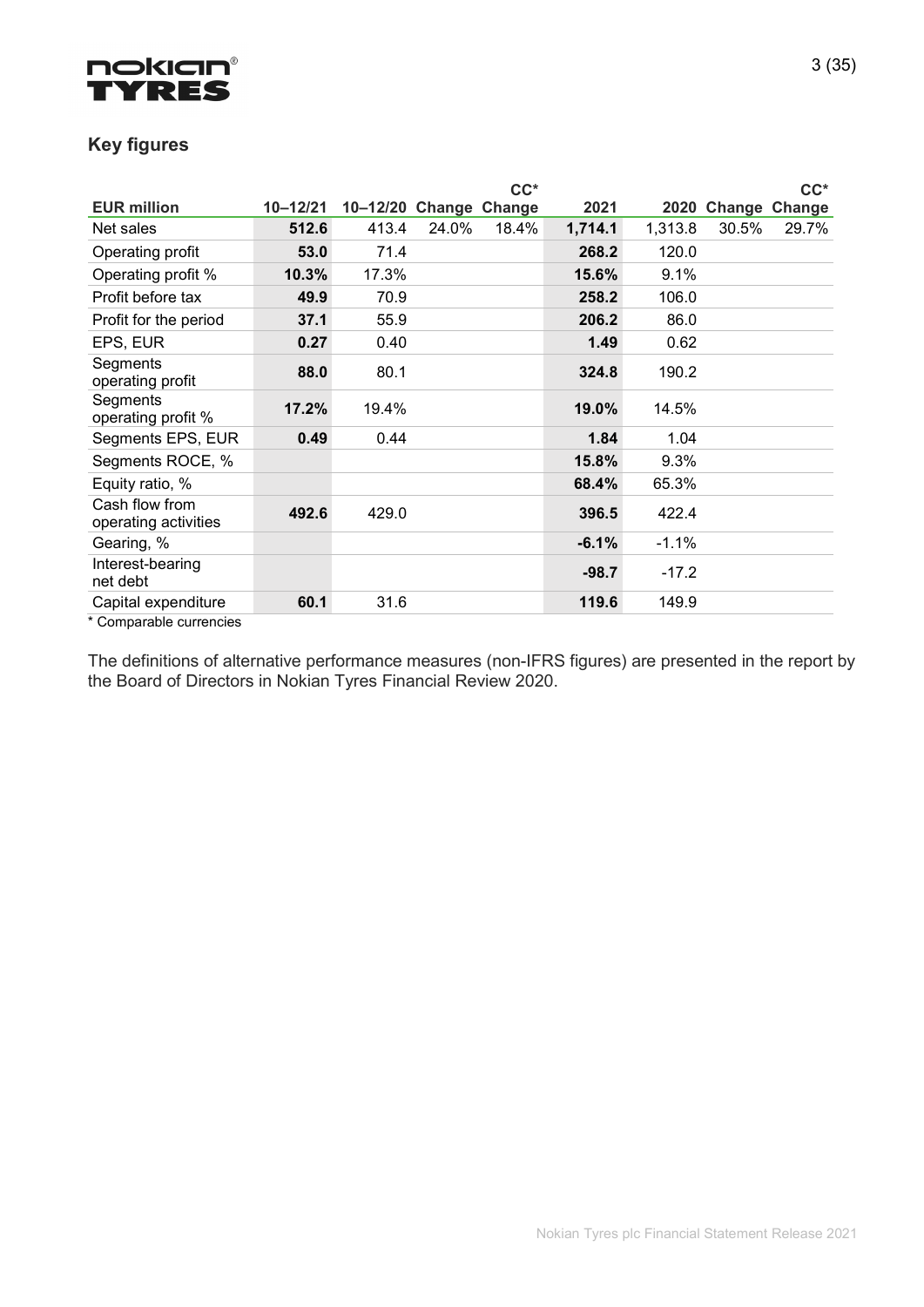# **nokian®** YRE

# FINANCIAL RESULTS IN OCTOBER–DECEMBER 2021

Net sales in October−December 2021 increased by 24.0% and amounted to EUR 512.6 million (October−December 2020: 413.4). With comparable currencies, net sales increased by 18.4%. Currency exchange rates affected net sales positively by EUR 23 million.

#### Net sales by geographical area

| <b>EUR million</b> | $10 - 12/21$ | $10 - 12/20$ | Change | $CC^*$<br>Change | % of total<br>net sales in<br>$10 - 12/21$ | % of total<br>net sales in<br>$10 - 12/20$ |
|--------------------|--------------|--------------|--------|------------------|--------------------------------------------|--------------------------------------------|
| <b>Nordics</b>     | 228.3        | 204.6        | 11.6%  | $7.2\%$          | 45%                                        | 50%                                        |
| Other Europe       | 129.7        | 100.6        | 28.9%  | 24.3%            | 25%                                        | 24%                                        |
| Russia and Asia    | 92.9         | 60.7         | 52.9%  | 42.0%            | 18%                                        | 15%                                        |
| Americas           | 61.7         | 47.5         | 29.9%  | 24.0%            | 12%                                        | 12%                                        |
| Total              | 512.6        | 413.4        | 24.0%  | 18.4%            | 100%                                       | 100%                                       |

\* Comparable currencies

#### Net sales by business unit

|                                      |              |              |         | $CC^*$ | % of total<br>net sales in | % of total<br>net sales in |
|--------------------------------------|--------------|--------------|---------|--------|----------------------------|----------------------------|
| <b>EUR million</b>                   | $10 - 12/21$ | $10 - 12/20$ | Change  | Change | $10 - 12/21**$             | 10-12/20**                 |
| Passenger Car Tyres                  | 342.8        | 262.0        | 30.8%   | 24.2%  | 67%                        | 63%                        |
| <b>Heavy Tyres</b>                   | 65.3         | 53.2         | 22.8%   | 19.2%  | 13%                        | 13%                        |
| Vianor                               | 123.1        | 115.4        | 6.7%    | 2.8%   | 24%                        | 28%                        |
| Other operations and<br>eliminations | $-18.6$      | $-17.2$      | $-8.6%$ |        |                            |                            |
| Total<br>.                           | 512.6        | 413.4        | 24.0%   | 18.4%  |                            |                            |

\* Comparable currencies

\*\* Includes internal sales

Raw material unit costs (EUR/kg) in manufacturing, including inbound logistics costs, increased by 38% year-over-year, containing negative currency impact. Raw material unit costs increased by 10% from the third quarter of 2021.

Operating profit was EUR 53.0 million (71.4). The non-IFRS exclusions were EUR -35.0 million (-8.7), including EUR -20.6 million related to impairment of goodwill and other assets and EUR -5.4 million related to non-operative items which are not indicative of Nokian Tyres' underlying business performance. Furthermore, the non-IFRS exclusions include EUR -9.0 million (-7.0) related to the US factory ramp-up.

Segments operating profit amounted to EUR 88.0 million (80.1), with positive currency impact of approximately EUR 6 million.

#### Segments operating profit by business unit

| <b>EUR million</b>                | $10 - 12/21$ | $10 - 12/20$ |
|-----------------------------------|--------------|--------------|
| Passenger Car Tyres               | 77.7         | 66.5         |
| <b>Heavy Tyres</b>                | 4.1          | 5.0          |
| Vianor                            | 8.4          | 10.0         |
| Other operations and eliminations | $-2.1$       | $-1.4$       |
| Segments operating profit total   | 88.0         | 80.1         |
| Non-IFRS exclusions               | $-35.0$      | $-8.7$       |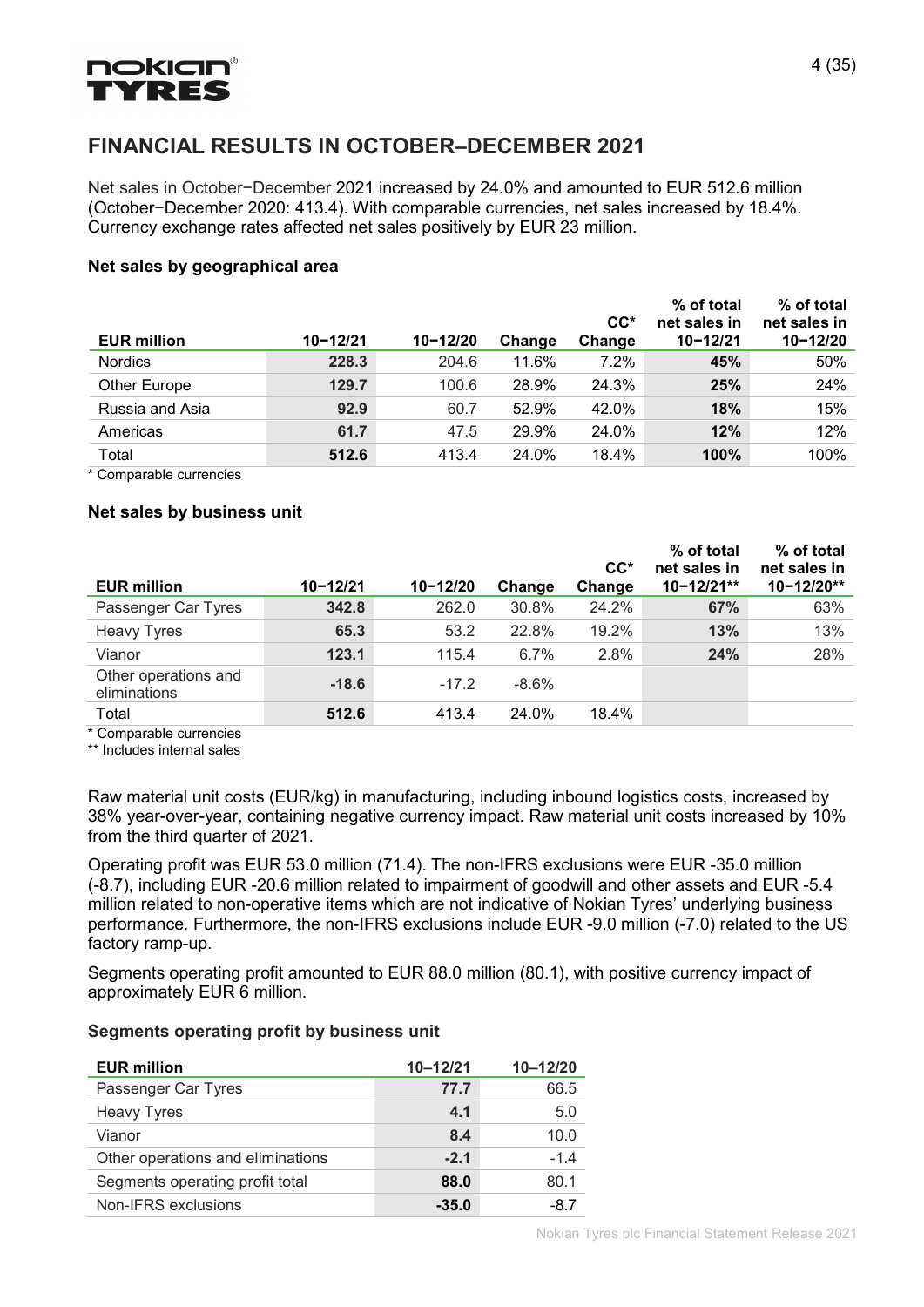

## Financial items and taxes

Net financial expenses were EUR 3.0 million (0.5), including net interest expenses of EUR 1.7 million (1.4). Net financial expenses include an expense of EUR 1.3 million (income 0.9) due to exchange rate differences. Segments profit before tax was EUR 85.0 million (79.6). Profit before tax was EUR 49.9 million (70.9) and taxes were EUR 12.8 million (15.1). Segments profit for the period amounted to EUR 67.8 million (61.5). Profit for the period amounted to EUR 37.1 million (55.9). Segments earnings per share were EUR 0.49 (0.44), and earnings per share were EUR 0.27 (0.40).

## Cash flow

In October−December 2021, cash flow from operating activities was EUR 492.6 million (429.0). Working capital decreased by EUR 384.6 million (decreased by 323.5). Inventories decreased by EUR 6.6 million (decreased by 28.4) and receivables decreased by EUR 341.9 million (decreased by 304.0). Payables increased by EUR 36.1 million (decreased by 8.8).

Investments amounted to EUR 60.1 million (31.6).

# FINANCIAL RESULTS IN 2021

Demand in the replacement tire market started recovering quickly in late 2020 and continued to be strong throughout 2021. At the same time, raw material and logistics costs increased sharply, and there was a shortage of containers and transport capacity.

Nokian Tyres progressed on its strategy toward EUR 2 billion in net sales, taking active measures to meet the growing demand and to reduce the negative impact of cost inflation.

In 2021, Nokian Tyres introduced new non-financial targets. These targets guide the company's actions to further strengthen its sustainability performance and long-term competitiveness.

#### Net sales and segments operating profit

Net sales in 2021 increased by 30.5% and amounted to EUR 1,714.1 million (2020: 1,313.8; 2019: 1,585.4). With comparable currencies, net sales increased by 29.7%. Currency exchange rates affected net sales positively by approximately EUR 10 million. Nokian Tyres' mid-term financial growth target is to reach EUR 2 billion in net sales.

#### Net sales by geographical area

| <b>EUR million</b> | 2021    | 2020    | Change | $CC^*$<br>Change | % of total<br>net sales<br>in 2021 | % of total<br>net sales<br>in 2020 |
|--------------------|---------|---------|--------|------------------|------------------------------------|------------------------------------|
| <b>Nordics</b>     | 684.9   | 604.2   | 13.3%  | 9.5%             | 40%                                | 46%                                |
| Other Europe       | 464.8   | 354.1   | 31.2%  | 28.7%            | 27%                                | 27%                                |
| Russia and Asia    | 335.6   | 188.7   | 77.9%  | 89.9%            | 20%                                | 14%                                |
| Americas           | 228.9   | 166.8   | 37.2%  | 37.1%            | 13%                                | 13%                                |
| Total              | 1,714.1 | 1,313.8 | 30.5%  | 29.7%            | 100%                               | 100%                               |

\* Comparable currencies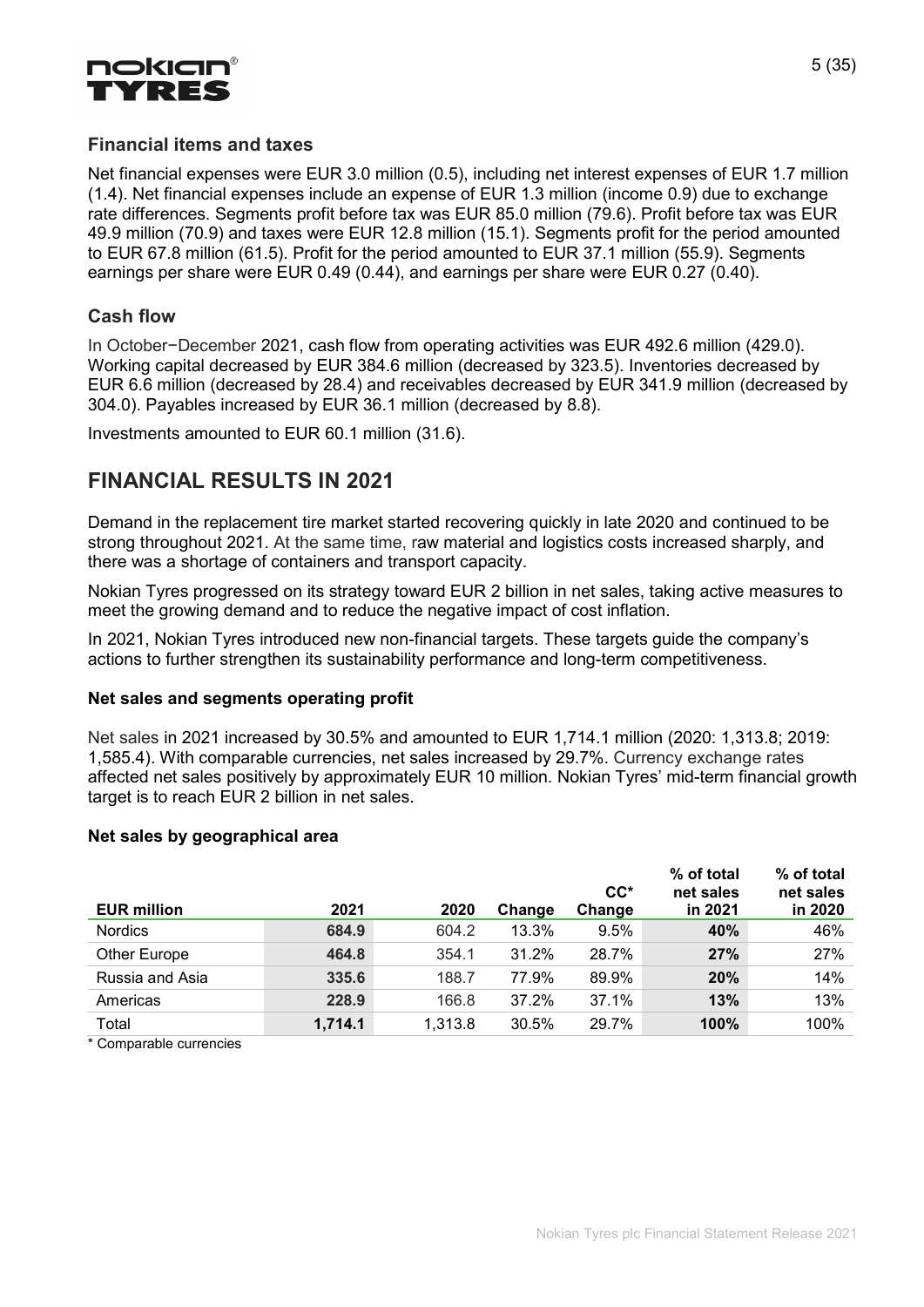

#### Net sales by business unit

| <b>EUR million</b>                   | 2021    | 2020    | Change   | $CC^*$<br>Change | % of total<br>net sales<br>in 2021** | % of total<br>net sales<br>in 2020** |
|--------------------------------------|---------|---------|----------|------------------|--------------------------------------|--------------------------------------|
| Passenger Car Tyres                  | 1,199.2 | 871.3   | 37.6%    | 37.8%            | 70%                                  | 66%                                  |
| <b>Heavy Tyres</b>                   | 254.0   | 194.6   | 30.5%    | 28.9%            | 15%                                  | 15%                                  |
| Vianor                               | 342.9   | 318.1   | 7.8%     | 4.2%             | 20%                                  | 24%                                  |
| Other operations and<br>eliminations | $-81.9$ | $-70.1$ | $-16.9%$ |                  |                                      |                                      |
| Total                                | 1,714.1 | 1,313.8 | 30.5%    | 29.7%            |                                      |                                      |

\* Comparable currencies

\*\* Includes internal sales

Raw material unit costs (EUR/kg) in manufacturing, including inbound logistics costs, increased by 15% year-over-year, containing negative currency impact.

Operating profit was EUR 268.2 million (2020: 120.0; 2019: 316.5). The non-IFRS exclusions were EUR -56.7 million (-70.2), including EUR -21.0 million related to impairment of goodwill and other assets and EUR -4.6 million related to non-operative items which are not indicative of Nokian Tyres' underlying business performance. Furthermore, the non-IFRS exclusions include EUR -31.0 million (-26.7) related to the US factory ramp-up. Operating profit percentage was 15.6% (2020: 9.1%; 2019: 19.8%).

Segments operating profit amounted to EUR 324.8 million (2020: 190.2; 2019: 337.2), with negative currency impact of approximately EUR 9 million. Segments operating profit percentage was 19.0% (14.5%). Segments ROCE was 15.8% (9.3%). Nokian Tyres' mid-term financial target for segments operating profit margin and segments ROCE is at the level of 20%.

| <b>EUR million</b>                | 2021    | 2020    |
|-----------------------------------|---------|---------|
| Passenger Car Tyres               | 298.7   | 177.8   |
| <b>Heavy Tyres</b>                | 40.3    | 23.7    |
| Vianor                            | 4.1     | 4.0     |
| Other operations and eliminations | $-18.3$ | $-15.3$ |
| Segments operating profit total   | 324.8   | 190.2   |
| Non-IFRS exclusions               | -56.7   | $-70.2$ |

#### Segments operating profit by business unit

#### Financial items and taxes

Net financial expenses were EUR 10.0 million (14.0), including net interest expenses of EUR 7.2 million (8.6). Net financial expenses include an expense of EUR 2.7 million (5.4) due to exchange rate differences. Segments profit before tax was EUR 314.8 million (176.2). Profit before tax was EUR 258.2 million (106.0) and taxes were EUR 52.0 million (20.0). Segments profit for the period amounted to EUR 254.0 million (144.4). Profit for the period amounted to EUR 206.2 million (86.0). Segments earnings per share were EUR 1.84 (1.04), and earnings per share were EUR 1.49 (0.62).

Return on equity was 13.1% (2020: 5.2%; 2019: 24.6%, positively impacted by the tax disputes).

#### Guidance given for 2021

In Nokian Tyres' financial statement release for 2020 published in February 2021, the company published the following outlook for the year: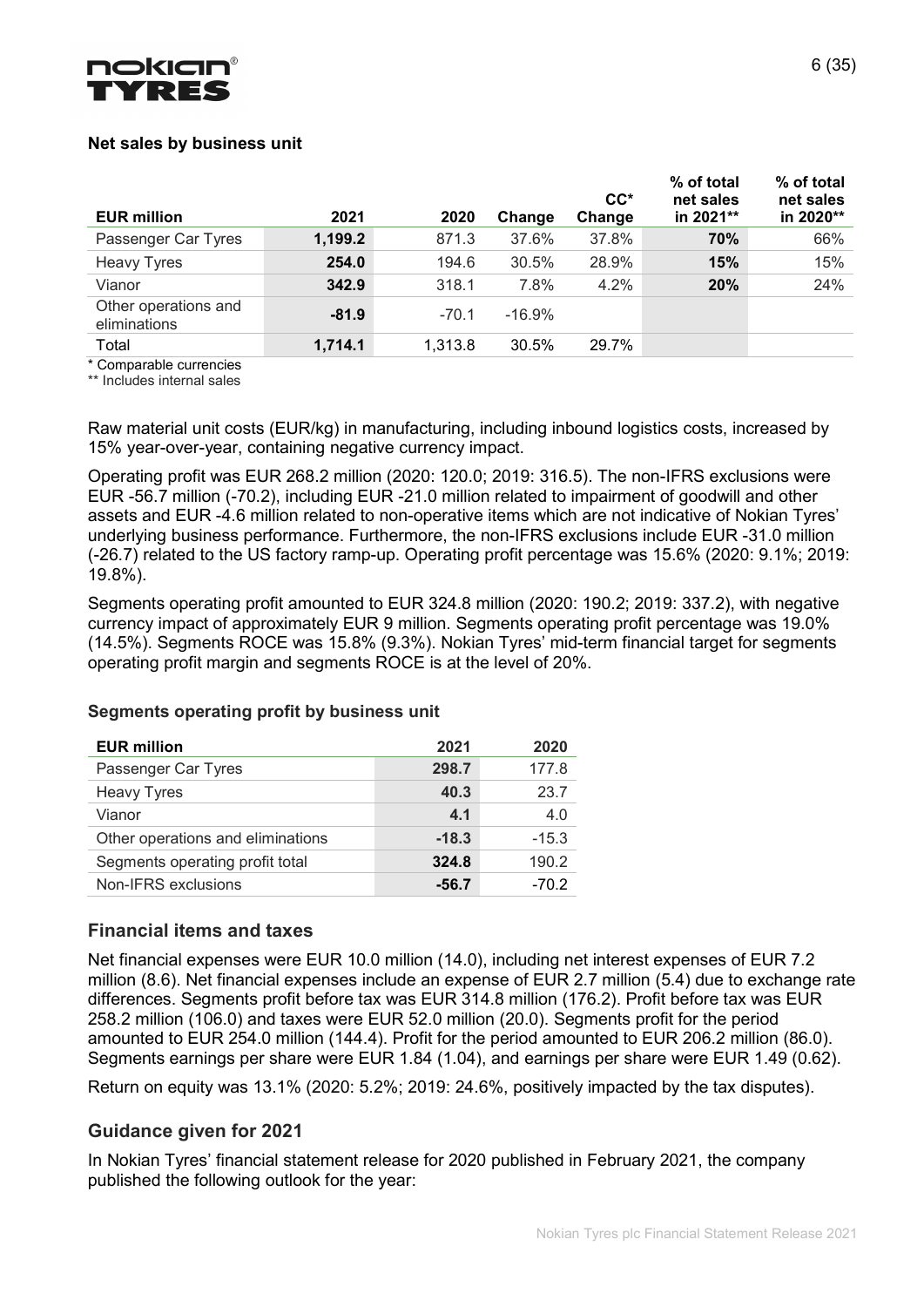

In 2021, Nokian Tyres' net sales with comparable currencies and segments operating profit are expected to grow significantly. The global car and tire demand is expected to pick up, but the COVID-19 pandemic continues to cause uncertainties for the development.

### Cash flow

In 2021, cash flow from operating activities was EUR 396.5 million (422.4). Working capital increased by EUR 5.5 million (decreased by 169.9). Inventories increased by EUR 70.8 million (decreased by 25.2) and receivables increased by EUR 22.0 million (decreased by 121.9). Payables increased by EUR 98.3 million (increased by 22.8).

#### **Investments**

Investments in 2021 amounted to EUR 119.6 million (149.9). Depreciations and amortizations totaled EUR 140.5 million (131.1). Impairments were EUR 17.0 million (24.9).

#### Financial position on December 31, 2021

| <b>EUR million</b>                            | Dec 31,<br>2021 | Dec 31,<br>2020 |
|-----------------------------------------------|-----------------|-----------------|
| Cash and cash equivalents                     | 385.9           | 504.2           |
| Interest-bearing liabilities                  | 287.2           | 487.0           |
| of which current interest-bearing liabilities | 40.3            | 229.7           |
| Interest-bearing net debt                     | $-98.7$         | $-17.2$         |
| Unused credit limits*                         | 811.7           | 507.1           |
| of which committed                            | 305.5           | 205.5           |
| Gearing ratio, %                              | $-6.1%$         | $-1.1\%$        |
| Equity ratio, %                               | 68.4%           | 65.3%           |

\* The current credit limits including the EUR 500 million commercial paper program are used to finance inventories, trade receivables, and subsidiaries in distribution chains, thereby controlling the typical seasonality in the Group's cash flow. The credit limits were increased by EUR 100 million with two bilateral back-up facilities in June 2021.

# Personnel

|                                                           | 2021  | 2020  | $2019*$ |
|-----------------------------------------------------------|-------|-------|---------|
| Group employees                                           |       |       |         |
| on average                                                | 4,941 | 4,859 | 4,995   |
| at the end of the review period                           | 4,915 | 4,603 | 4,847   |
| in Finland, at the end of the review period               | 1,782 | 1,721 | 1,781   |
| in Russia, at the end of the review period                | 1,612 | 1,528 | 1,604   |
| in North America, at the end of the review period         | 391   | 229   | 296     |
| Vianor (own) employees, at the end of the review period** | 1,395 | 1.411 | 1.504   |

\* Figures corrected to include passive employments in December 2019 (employees on long leaves).

\*\* Included in Group employee figures

Salaries, incentives, and other related costs in 2021 were EUR 270.7 million (2020: 224.7; 2019: 235.3).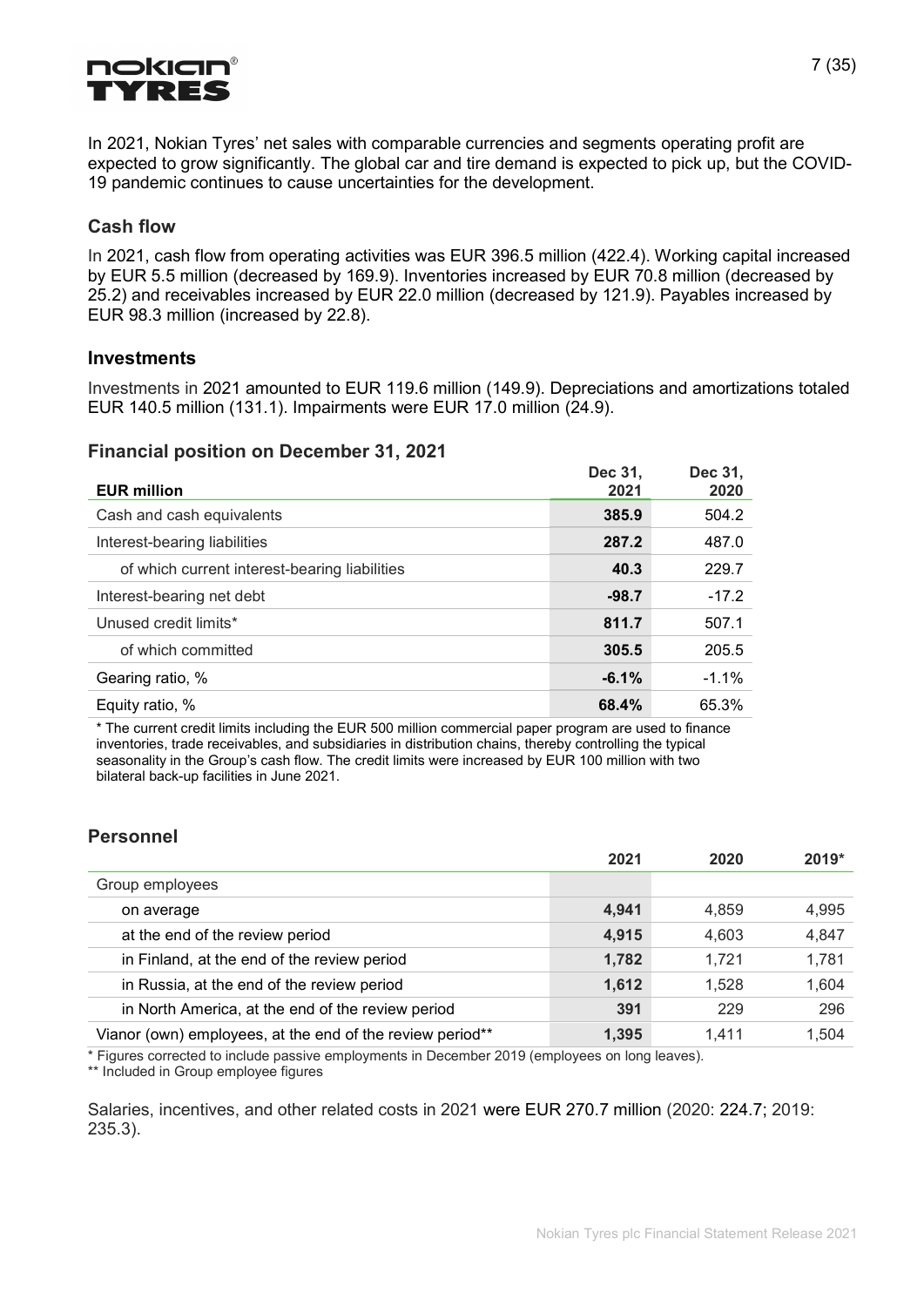

## Research and development

Nokian Tyres' competitive position is based on its ability to continually develop new, innovative and sustainable products. In 2021, Nokian Tyres introduced a record number of new tire models. Approximately 50% of R&D investments is allocated to product testing. Nokian Tyres' R&D costs in 2021 totaled EUR 31.9 million (2020: 22.7; 2019: 22.7), which is 11.0% (2020: 8.0%; 2019: 8.8%) of the operating expenses. The increase is driven by the new test center in Spain and a strong product pipeline. The test center was completed during the first half of 2021.

## Sales and distribution

In 2021, Nokian Tyres continued to develop its go-to-market activities. Investments in omnichannel approach together with strong sell-out support and advanced digital solutions helped Nokian Tyres increase consumer engagement and loyalty.

Good availability and precise, quick deliveries especially during season are an increasingly important part of a successful tire retail experience. In 2021, Nokian Tyres continued to develop its retailer network in order to ensure efficient distribution.

Nokian Tyres' distribution network consists of Nokian Tyres' own Vianor service centers and service centers run by partners, the Nokian Tyres Authorized Dealer (NAD) partners, the N-Tyre retailers, and other tire and vehicle retailers as well as online stores. At the end of 2021, the number of stores was as follows:

- Vianor: 1,047 (1,117) service centers in total, of which 872 (943) partners
- NAD: 2,346 (2,282) stores
- N-Tyre: 110 (124) stores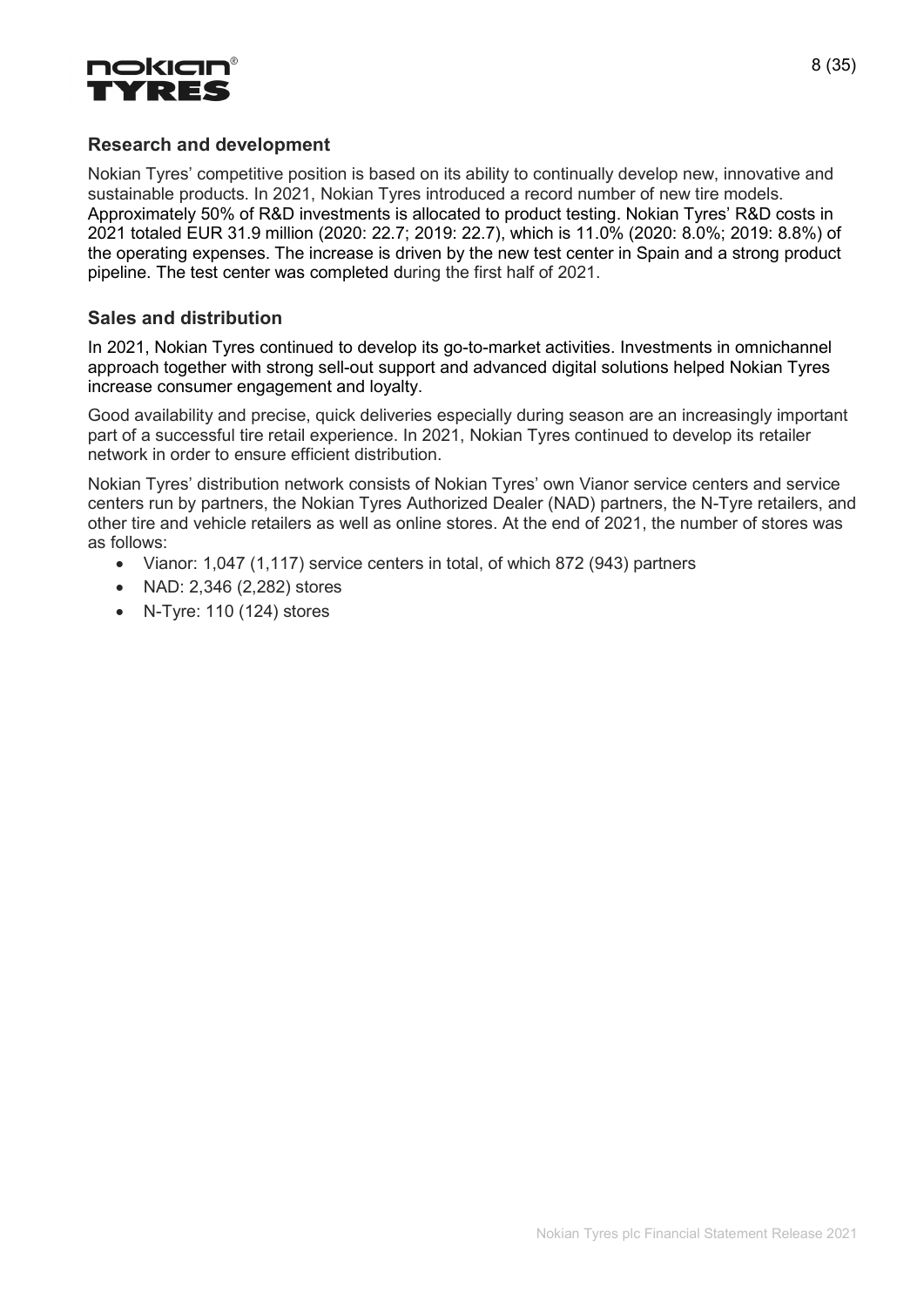

# BUSINESS UNIT REVIEWS

# Passenger Car Tyres

|                                |       |                                 |       | $CC^*$ |         |       |             | $CC^*$ |
|--------------------------------|-------|---------------------------------|-------|--------|---------|-------|-------------|--------|
| <b>EUR million</b>             |       | 10-12/21 10-12/20 Change Change |       |        | 2021    |       | 2020 Change | Change |
| Net sales                      | 342.8 | 262.0                           | 30.8% | 24.2%  | 1,199.2 | 871.3 | 37.6%       | 37.8%  |
| Segment<br>operating profit    | 77.7  | 66.5                            |       |        | 298.7   | 177.8 |             |        |
| Segment<br>operating profit, % | 22.1% | 25.4%                           |       |        | 24.9%   | 20.4% |             |        |

\* Comparable currencies

#### October−December 2021

In October−December 2021, net sales of Passenger Car Tyres totaled EUR 342.8 million (262.0). With comparable currencies, net sales were up by 24.2%. Net sales grew in all main markets. Average Sales Price with comparable currencies improved.

Segment operating profit was EUR 77.7 million (66.5) driven by increased sales volume. Higher raw material and other cost inflation were partly offset by price increases.

Raw material unit costs (EUR/kg) in manufacturing, including inbound logistics costs, increased by 38% year-over-year, containing negative currency impact.

#### January−December 2021

In 2021, net sales of Passenger Car Tyres totaled EUR 1,199.2 million (871.3). With comparable currencies, net sales were up by 37.8%. Net sales grew in all main markets. Average Sales Price with comparable currencies improved.

The share of sales volume of winter tires was 62% (68%), the share of summer tires was 23% (20%), and the share of all-season tires was 15% (12%).

Segment operating profit was EUR 298.7 million (177.8) driven by increased sales volume. Segment operating profit percentage was 24.9% (20.4%).

Raw material unit costs (EUR/kg) in manufacturing, including inbound logistics costs, increased by 15%, containing negative currency impact.

Production output (pcs) increased by 36% year-over-year. In 2021, 82% (87%) of passenger car tires (pcs) were manufactured in Russia. In the US and Finnish factories, additional shifts were added to increase production.

In January 2021, Nokian Tyres launched a new flagship range of studded winter tires, Nokian Hakkapeliitta 10, as well as studded Nokian Nordman 8 and Nokian Nordman 8 SUV winter tires. The first North American specific all-season tire for passenger cars and SUVs, the Nokian Tyres One, was also introduced in January. For professional and heavy-duty use in the Central European market, the company launched the Nokian Snowproof C winter tire and the Nokian Seasonproof C all-season tire in May. In October, new Nordic summer tire range Nokian Hakka Blue 3 and Nordman SX3 summer tire for the Nordic and Russian markets were introduced. Nokian Tyres Outpost AT, a new all-season tire for SUVs and light trucks, was launched in November. In December, Nokian Tyres announced that it will expand its winter tire range with new Nokian Tyres Hakkapeliitta R5 Nordic non-studded winter tires as well as with Nordic studded Nokian Tyres Hakkapeliitta C4 and Hakkapeliitta CR4 winter tires for vans and delivery vehicles.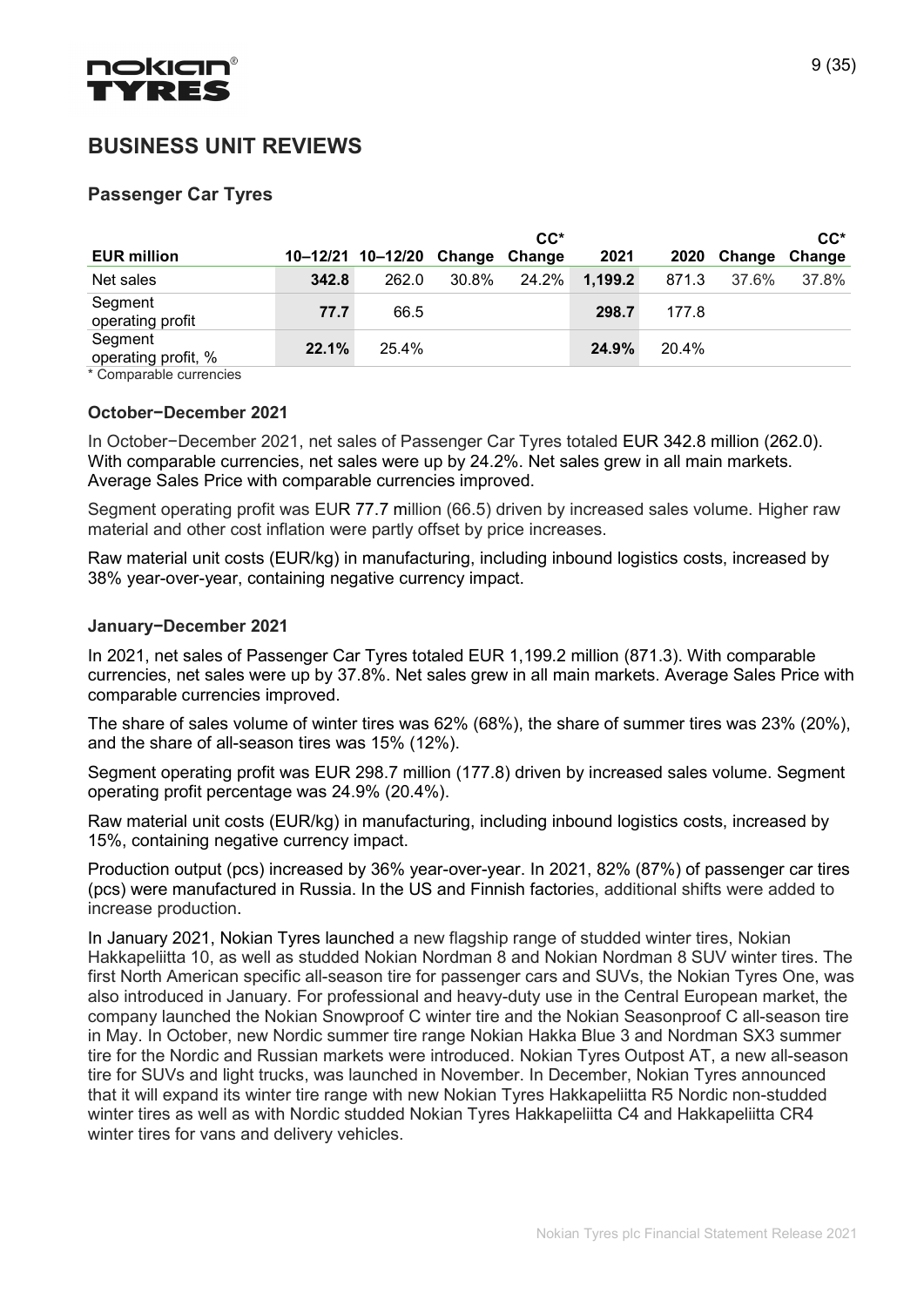

# Heavy Tyres

|                                |      |                                 |       | $CC^*$ |       |       |                      | $CC^*$ |
|--------------------------------|------|---------------------------------|-------|--------|-------|-------|----------------------|--------|
| <b>EUR million</b>             |      | 10-12/21 10-12/20 Change Change |       |        | 2021  | 2020  | <b>Change Change</b> |        |
| Net sales                      | 65.3 | 53.2                            | 22.8% | 19.2%  | 254.0 | 194.6 | 30.5%                | 28.9%  |
| Segment<br>operating profit    | 4.1  | 5.0                             |       |        | 40.3  | 23.7  |                      |        |
| Segment<br>operating profit, % | 6.2% | 9.5%                            |       |        | 15.9% | 12.2% |                      |        |

\* Comparable currencies

#### October−December 2021

In October−December 2021, net sales of Heavy Tyres totaled EUR 65.3 million (53.2). With comparable currencies, net sales grew by 19.2% driven by new product launches and strong demand in all product segments.

Segment operating profit was EUR 4.1 million (5.0). Higher raw material and other cost inflation were partly offset by price increases.

#### January−December 2021

In 2021, net sales of Heavy Tyres totaled EUR 254.0 million (194.6). With comparable currencies, net sales grew by 28.9% driven by new product launches and strong demand in all product segments.

Segment operating profit was EUR 40.3 million (23.7). The increase was due to higher sales volume and improved production efficiency supported by investments in capacity and production automation.

In 2021, Nokian Heavy Tyres launched several new sizes for Nokian Hakkapeliitta TRI and Nokian Ground King product families. Truck tire offering widened with new sizes for Nokian E-truck and Nokian R-truck product families as well as with a new Nokian Hakka Truck Trailer tire. In June, the company launched a special tire, Nokian Ground Kare Semi-Slick, designed for backhoe loaders operating on railroads. In September, a new Nokian TR Forest 2 tractor tire for light and mediumweight tractors in forestry, landscaping and light mulching work was introduced.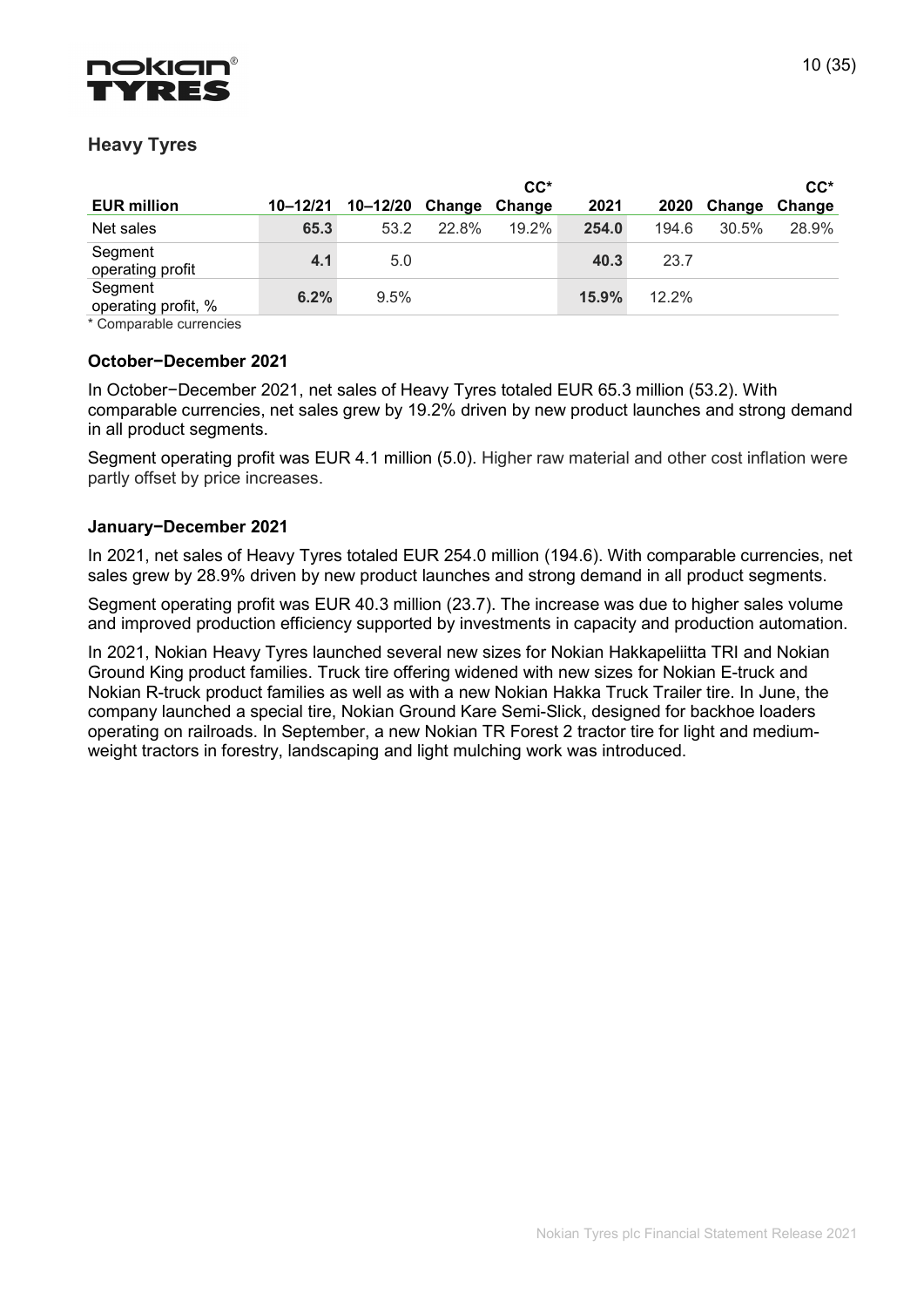

## Vianor, own operations

|                                                |       |                                 |      | $CC^*$ |       |       |        | $CC^*$ |
|------------------------------------------------|-------|---------------------------------|------|--------|-------|-------|--------|--------|
| <b>EUR million</b>                             |       | 10-12/21 10-12/20 Change Change |      |        | 2021  | 2020  | Change | Change |
| Net sales                                      | 123.1 | 115.4                           | 6.7% | 2.8%   | 342.9 | 318.1 | 7.8%   | 4.2%   |
| Segment<br>operating profit                    | 8.4   | 10.0                            |      |        | 4.1   | 4.0   |        |        |
| Segment<br>operating profit, %                 | 6.8%  | 8.7%                            |      |        | 1.2%  | 1.3%  |        |        |
| Number of own service<br>centers at period end |       |                                 |      |        | 175   | 174   |        |        |

\* Comparable currencies

#### October−December 2021

In October−December 2021, net sales of Vianor totaled EUR 123.1 million (115.4). With comparable currencies, net sales increased by 2.8%. The sales performance was good in all Vianor countries.

Segment operating profit was EUR 8.4 million (10.0). Some operative one-off items were recorded in the quarter.

#### January−December 2021

In 2021, net sales of Vianor totaled EUR 342.9 million (318.1). With comparable currencies, net sales increased by 4.2% driven by recovering demand in all operating countries. Net sales with comparable currencies grew by 6.1%, when excluding Vianor US, which was divested in August 2020.

Segment operating profit was EUR 4.1 million (4.0).

At the end of the review period, Vianor had 175 (174) own service centers in Finland, Sweden and Norway.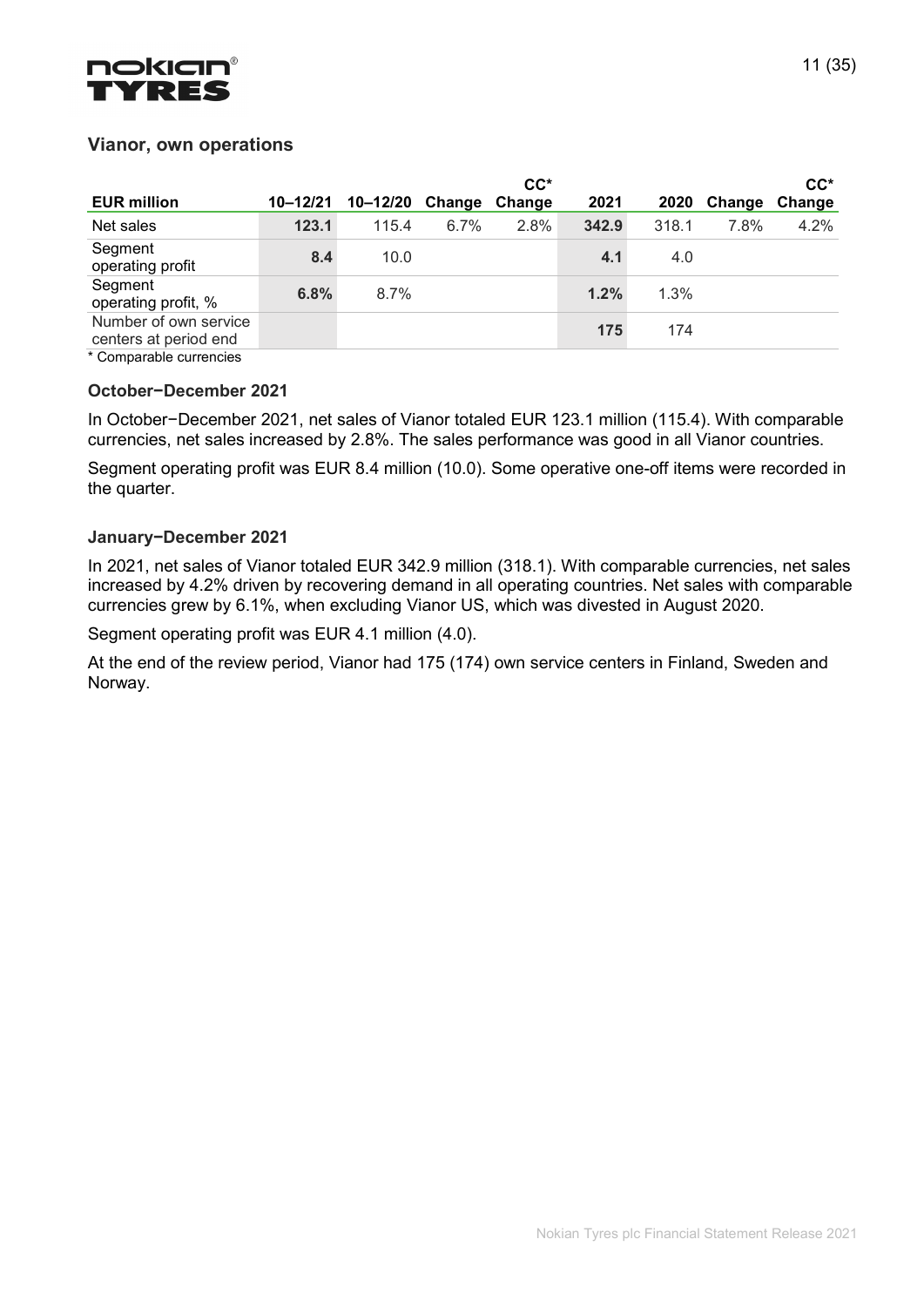

| 10-12/2021                                                                                         | <b>Net</b><br>sales | Cost of<br>sales | <b>SGA</b> | <b>Other</b><br>operating<br>income/<br>expenses | profit  | <b>Operating Financial Taxes</b><br>income/<br>expenses |         | <b>Profit</b><br>for the<br>period |
|----------------------------------------------------------------------------------------------------|---------------------|------------------|------------|--------------------------------------------------|---------|---------------------------------------------------------|---------|------------------------------------|
| <b>Segments Total</b>                                                                              | 512.6               | $-346.9$         | $-78.7$    | 1.0                                              | 88.0    | $-3.0$                                                  | $-17.2$ | 67.8                               |
| US factory ramp-up                                                                                 |                     | $-8.4$           | $-0.6$     |                                                  | $-9.0$  |                                                         | 2.0     | $-7.0$                             |
| Impairments and<br>write-downs of<br>tangible and<br>intangible assets, and<br>certain other items |                     | $-4.2$           | $-16.4$    |                                                  | $-20.6$ |                                                         | 1.3     | $-19.3$                            |
| Non-operative items<br>and others                                                                  |                     | $-4.1$           |            | $-1.3$                                           | $-5.4$  |                                                         | 1.6     | $-3.8$                             |
| Total non-IFRS<br>exclusion                                                                        |                     | $-16.7$          | $-17.0$    | $-1.3$                                           | $-35.0$ |                                                         | 4.3     | $-30.8$                            |
| Nokian Tyres Total                                                                                 | 512.6               | $-363.6$         | $-95.7$    | $-0.3$                                           | 53.0    | $-3.0$                                                  | $-12.9$ | 37.1                               |

## Segments Total to Nokian Tyres Total reconciliation

\* Nokian Tyres reports non-IFRS figures in addition to its IFRS-reported results. The Segments Total figures exclude costs related to the US factory ramp-up, goodwill impairment charges, restructuring and certain other items, which are not indicative of Nokian Tyres' underlying business performance.

| 1-12/2021                                                                                          | <b>Net</b><br>sales | Cost of<br>sales | <b>SGA</b> | <b>Other</b><br>operating<br>income/<br>expenses | profit  | <b>Operating Financial Taxes</b><br>income/<br>expenses |         | <b>Profit</b><br>for the<br>period |
|----------------------------------------------------------------------------------------------------|---------------------|------------------|------------|--------------------------------------------------|---------|---------------------------------------------------------|---------|------------------------------------|
| <b>Segments Total</b>                                                                              | 1,714.1             | $-1,125.4$       | $-266.7$   | 2.8                                              | 324.8   | $-10.0$                                                 | $-60.8$ | 254.0                              |
| US factory ramp-up                                                                                 |                     | $-28.1$          | $-2.9$     |                                                  | $-31.0$ |                                                         | 6.6     | $-24.4$                            |
| Impairments and<br>write-downs of<br>tangible and<br>intangible assets, and<br>certain other items |                     | $-4.5$           | $-16.5$    |                                                  | $-21.0$ |                                                         | 1.4     | $-19.6$                            |
| Non-operative items<br>and others                                                                  |                     | $-4.1$           | $-0.3$     | $-0.3$                                           | $-4.6$  |                                                         | 1.5     | $-3.1$                             |
| Total non-IFRS<br>exclusion                                                                        |                     | $-36.7$          | $-19.7$    | $-0.3$                                           | $-56.7$ |                                                         | 8.9     | $-47.8$                            |
| Nokian Tyres Total                                                                                 | 1,714.1             | $-1,162.1$       | $-286.4$   | 2.5                                              | 268.2   | $-10.0$                                                 | $-52.0$ | 206.2                              |

\* Nokian Tyres reports non-IFRS figures in addition to its IFRS-reported results. The Segments Total figures exclude costs related to the US factory ramp-up, goodwill impairment charges, restructuring and certain other items, which are not indicative of Nokian Tyres' underlying business performance.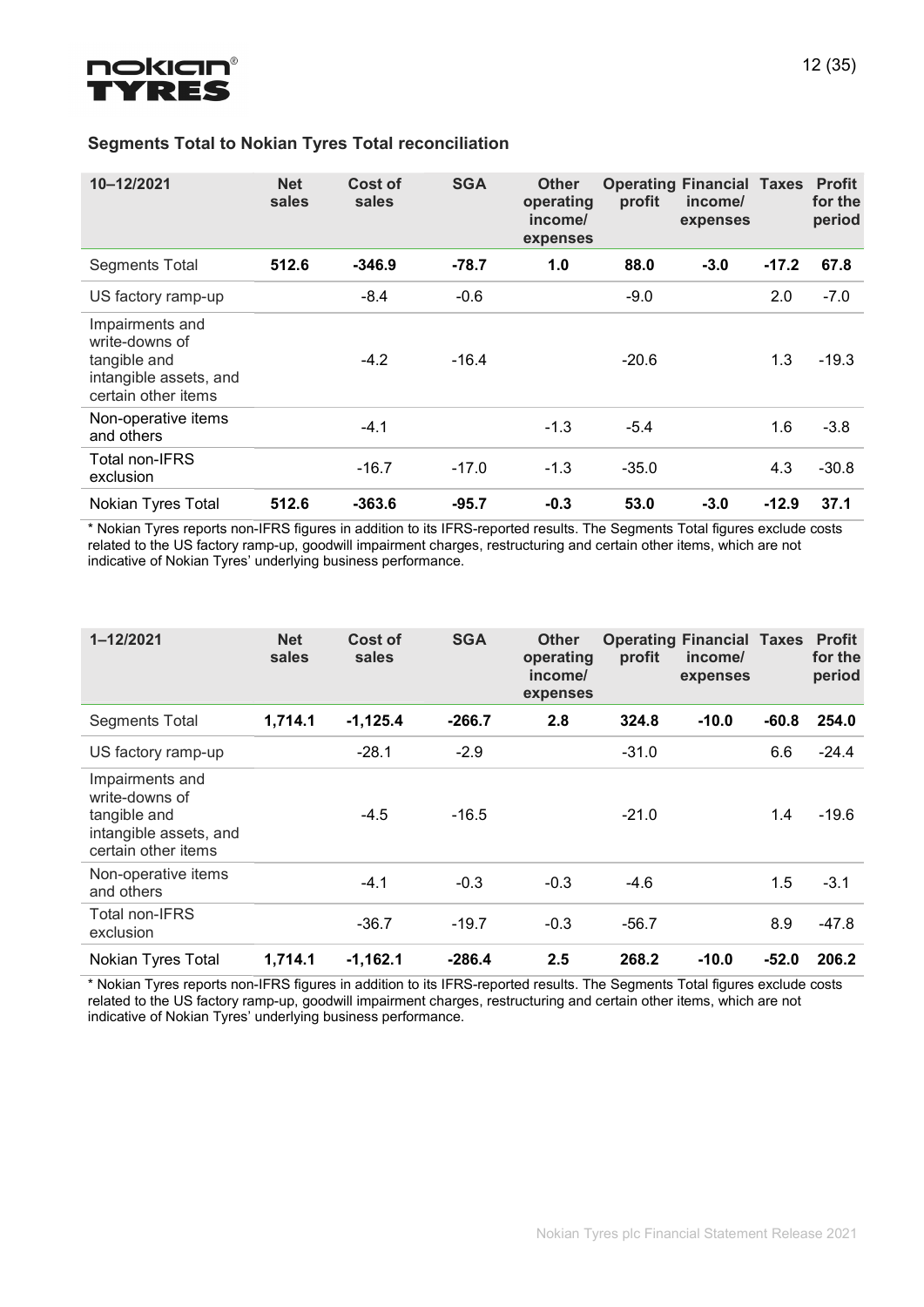

# CORPORATE GOVERNANCE

In its decision-making and administration, Nokian Tyres adheres to the Finnish Limited Liability Companies Act, the Finnish Securities Markets Act and the rules issued by Nasdaq Helsinki Ltd, Nokian Tyres' Articles of Association, and the Finnish Corporate Governance Code 2020 for listed companies. Nokian Tyres complies with the code without exceptions. The code is published at www.cgfinland.fi/en/.

The Corporate Governance Statement has been prepared pursuant to the Finnish Corporate Governance Code 2020 for listed companies and the Securities Markets Act (Chapter 7, Section 7) and it is issued separately from the Board of Directors' report. The Board of Directors has reviewed the Corporate Governance Statement, and the auditor Ernst & Young Oy has verified that the Statement has been issued and that the description of the main features of the internal control and risk management systems relating to the financial reporting process is consistent with the financial statements. The Corporate Governance Statement will be published the week commencing February 28, 2022.

# SHARES AND SHAREHOLDERS

At the end of December 2021, the number of shares was 138,921,750.

| Number of shares (million units)* | 31.12.21 | 31.12.20 |
|-----------------------------------|----------|----------|
| at the end of period              | 138.22   | 138.22   |
| in average                        | 138.22   | 138.46   |
| in average, diluted               | 138.22   | 138.46   |

\* Excluding treasury shares

#### Authorizations

In March 2021, the Annual General Meeting authorized the Board of Directors to resolve to repurchase a maximum of 13,800,000 shares in the company by using funds in the unrestricted shareholders' equity. The number of shares corresponds to approximately 9.9% of all shares in the company. The authorization will be effective until the next AGM, however at most until June 30, 2022. The authorization canceled the authorization given to the Board of Directors by the Annual General Meeting on April 2, 2020.

In March 2021, the Annual General Meeting authorized the Board of Directors to resolve to offer no more than 13,800,000 shares through a share issue, or by granting special rights under Chapter 10, Section 1 of the Finnish Limited Liability Companies Act that entitle to shares (including convertible bonds), on one or more occasions. The Board may decide to issue new shares or shares held by the company. The maximum number of shares included in the proposed authorization accounts for approximately 9.9% of all shares in the company. The authorization will be effective until the next AGM, however at most until June 30, 2022. The authorization canceled the authorization given to the Board of Directors by the Annual General Meeting on April 2, 2020.

In April 2020, the Annual General Meeting authorized the Board of Directors to resolve to repurchase a maximum of 13,800,000 shares in the company by using funds in the unrestricted shareholders' equity. The proposed number of shares corresponded to approximately 9.9% of all shares in the company at the time of the proposal. The authorization was effective until the Annual General Meeting of 2021.

In April 2020, the Annual General Meeting authorized the Board of Directors to make a decision to offer no more than 13,800,000 shares through a share issue, or by granting special rights under chapter 10, section 1 of the Finnish Limited Liability Companies Act that entitle to shares (including convertible bonds), on one or more occasions. The maximum number of shares included in the proposed authorization accounted for approximately 9.9% of all shares in the company. The authorization was effective until the Annual General Meeting of 2021.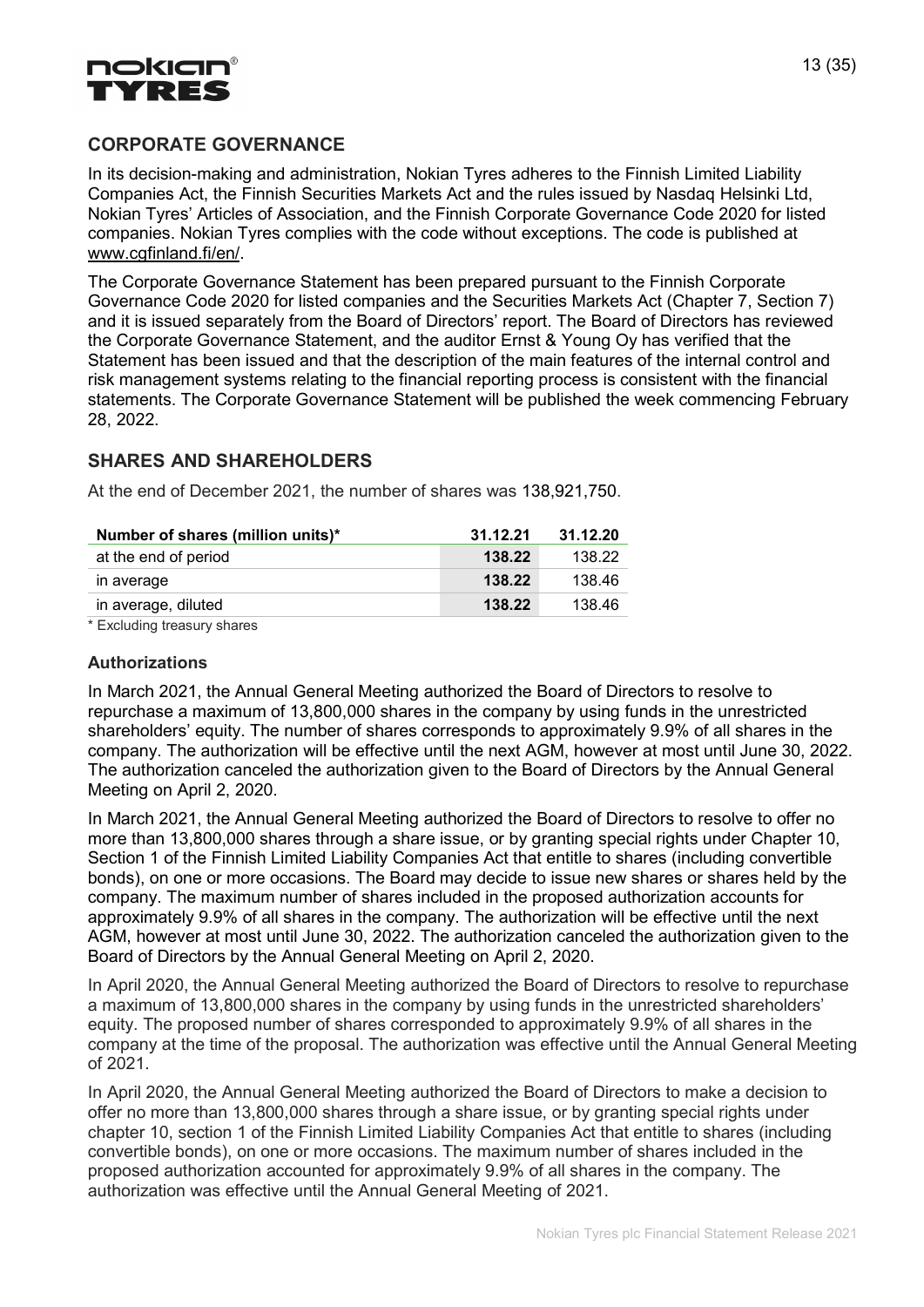

The Board did not utilize the authorizations in 2021.

#### Own shares

No share repurchases were made during the review period, and the company did not possess any own shares on December 31, 2021.

Nokian Tyres has an agreement with a third-party service provider concerning the share-based incentive program for key personnel. The third party owns Nokian Tyres' shares related to the incentive program until the shares are given to the participants of the program. On December 31, 2021, the number of these shares was 697,400, reported as treasury shares (December 31, 2020: 697,400). This number of shares corresponded to 0.50% (0.50%) of the total shares and voting rights in the company.

#### Trading in shares

A total of 104,975,922 (279,145,453) Nokian Tyres' shares were traded in Nasdaq Helsinki in 2021, representing 76% (201%) of the company's overall share capital. The average daily volume in 2021 was 416,571 shares (1,107,720). Nokian Tyres' shares are also traded on alternative exchanges.

Nokian Tyres' share price was EUR 33.30 (28.82) at the end of 2021. The volume weighted average share price in 2021 was EUR 31.98 (22.15), the highest was EUR 36.70 (31.14) and the lowest was EUR 27.98 (16.38). The company's market capitalization at the end of the review period was EUR 4.6 billion (4.0 billion).

At the end of 2021, the company had 55,898 (58,563) registered shareholders. The percentage of Finnish shareholders was 43.2% (42.5%), and 56.8% (57.5%) were non-Finnish holders and foreign shareholders registered in the nominee register. Public sector entities owned 15.2% (13.7%), financial and insurance corporations 7.3% (7.2%), households 13.7% (14.4%), non-profit institutions 3.4% (3.5%), and private companies 3.6% (3.7%).

#### Major shareholders on December 31, 2021

(Does not include nominee registered shareholders or treasury shares)

|                                               | Number of<br>shares | % of share<br>capital |
|-----------------------------------------------|---------------------|-----------------------|
| 1. Solidium Oy                                | 12,200,000          | 8.78                  |
| 2. Ilmarinen Mutual Pension Insurance Company | 3,643,678           | 2.62                  |
| 3. Varma Mutual Pension Insurance Company     | 2,510,889           | 1.81                  |
| 4. Elo Mutual Pension Insurance Company       | 1,711,285           | 1.23                  |
| 5. OP-Finland                                 | 1,481,848           | 1.07                  |
| 6. Mandatum Life Insurance Company Ltd.       | 896,231             | 0.65                  |
| 7. OP-Finland Small Cap                       | 766,288             | 0.55                  |
| 8. The State Pension Fund                     | 750,000             | 0.54                  |
| 9. Nordea Nordic Small Cap Fund               | 744.575             | 0.54                  |
| 10. Nordea Nordic Fund                        | 675.432             | 0.49                  |

#### Changes in ownership

| <b>Transaction date</b> | <b>Shareholder</b> | <b>Threshold</b> | and voting<br>rights | % of shares % of shares<br>and voting<br>rights through<br>financial<br><b>instruments</b> | Total, % |
|-------------------------|--------------------|------------------|----------------------|--------------------------------------------------------------------------------------------|----------|
| January 13, 2021        | BlackRock, Inc.    | Above 5%         | 4.61%                | 0.43%                                                                                      | $5.04\%$ |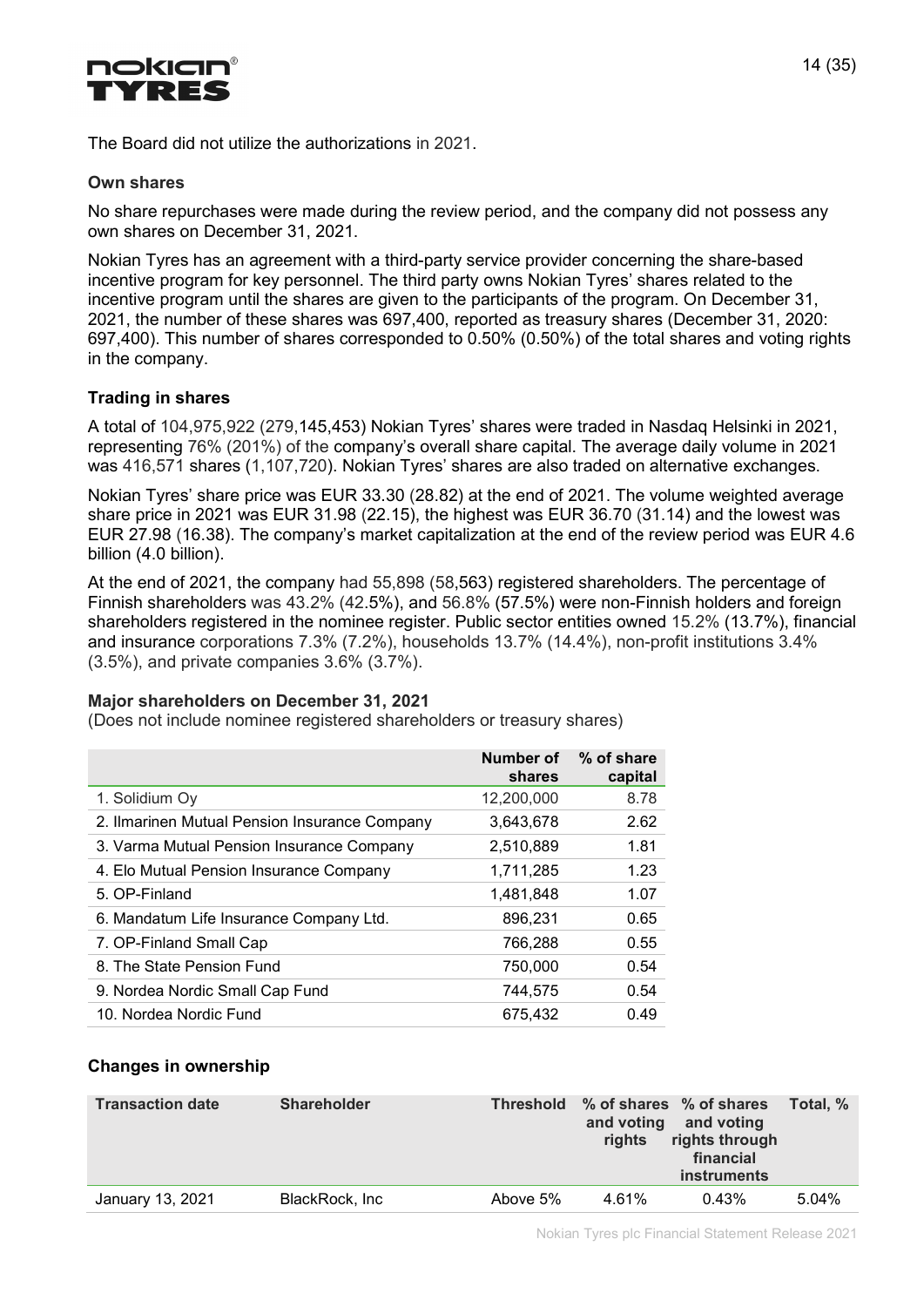# **nokian®<br>TYRES**

| January 14, 2021   | BlackRock, Inc      | Below 5% | Below 5% | Below 5% | Below 5% |
|--------------------|---------------------|----------|----------|----------|----------|
| February 2, 2021   | Société Générale SA | Below 5% | 0.03%    | 1.53%    | 1.56%    |
| February 10, 2021  | BlackRock, Inc      | Above 5% | 4.95%    | 0.15%    | 5.10%    |
| February 12, 2021  | BlackRock, Inc      | Below 5% | Below 5% | Below 5% | Below 5% |
| February 16, 2021  | BlackRock, Inc      | Above 5% | 4.96%    | 0.08%    | 5.04%    |
| February 17, 2021  | BlackRock, Inc      | Below 5% | Below 5% | Below 5% | Below 5% |
| February 25, 2021  | BlackRock, Inc      | Above 5% | 4.96%    | 0.07%    | 5.03%    |
| March 5, 2021      | BlackRock, Inc      | Below 5% | Below 5% | Below 5% | Below 5% |
| March 15, 2021     | BlackRock, Inc      | Above 5% | 4.50%    | 0.52%    | 5.02%    |
| March 19, 2021     | BlackRock, Inc      | Below 5% | Below 5% | Below 5% | Below 5% |
| April 23, 2021     | BlackRock, Inc      | Above 5% | 5.02%    | 0.04%    | 5.07%    |
| April 27, 2021     | BlackRock, Inc      | Below 5% | Below 5% | Below 5% | Below 5% |
| June 2, 2021       | BlackRock, Inc      | Above 5% | 4.89%    | 0.11%    | 5.01%    |
| June 3, 2021       | BlackRock, Inc      | Below 5% | Below 5% | Below 5% | Below 5% |
| June 7, 2021       | BlackRock, Inc      | Above 5% | 4.96%    | 0.14%    | 5.11%    |
| June 8, 2021       | BlackRock, Inc      | Below 5% | Below 5% | Below 5% | Below 5% |
| June 9, 2021       | BlackRock, Inc      | Above 5% | 4.88%    | 0.16%    | 5.04%    |
| June 16, 2021      | BlackRock, Inc      | Below 5% | Below 5% | Below 5% | Below 5% |
| June 18, 2021      | BlackRock, Inc      | 5% level | 4.92%    | 0.07%    | 5.00%    |
| June 21, 2021      | BlackRock, Inc      | Below 5% | Below 5% | Below 5% | Below 5% |
| July 26, 2021      | BlackRock, Inc      | 5% level | 4.94%    | 0.06%    | 5.00%    |
| July 27, 2021      | BlackRock, Inc      | Below 5% | Below 5% | Below5%  | Below 5% |
| August 6, 2021     | BlackRock, Inc      | 5% level | 4.96%    | 0.04%    | 5.00%    |
| August 9, 2021     | BlackRock, Inc      | Below 5% | Below 5% | Below 5% | Below 5% |
| August 17, 2021    | BlackRock, Inc      | 5% level | 4.96%    | 0.04%    | 5.00%    |
| August 18, 2021    | BlackRock, Inc.     | Below 5% | Below 5% | Below 5% | Below 5% |
| August 30, 2021    | BlackRock, Inc      | Above 5% | 4.99%    | 0.07%    | 5.06%    |
| August 31, 2021    | BlackRock, Inc      | Below 5% | Below 5% | Below 5% | Below 5% |
| September 3, 2021  | BlackRock, Inc      | Above 5% | 5.00%    | 0.06%    | 5.06%    |
| September 6, 2021  | BlackRock, Inc      | Below 5% | Below 5% | Below 5% | Below 5% |
| September 7, 2021  | BlackRock, Inc      | Above 5% | 5.03%    | 0.06%    | 5.10%    |
| September 8, 2021  | BlackRock, Inc      | Below 5% | 4.94%    | 0.06%    | 5.01%    |
| September 9, 2021  | BlackRock, Inc      | Below 5% | Below 5% | Below 5% | Below 5% |
| September 13, 2021 | BlackRock, Inc      | Above 5% | 5.00%    | 0.05%    | 5.05%    |
| September 14, 2021 | BlackRock, Inc      | Below 5% | Below 5% | Below 5% | Below 5% |
| September 22, 2021 | BlackRock, Inc      | Above 5% | 4.92%    | 0.15%    | 5.07%    |
| September 23, 2021 | BlackRock, Inc      | Below 5% | Below 5% | Below 5% | Below 5% |

Detailed information on notifications of change in shareholding can be found at www.nokiantyres.com/company/investors/share/flagging-notifications/.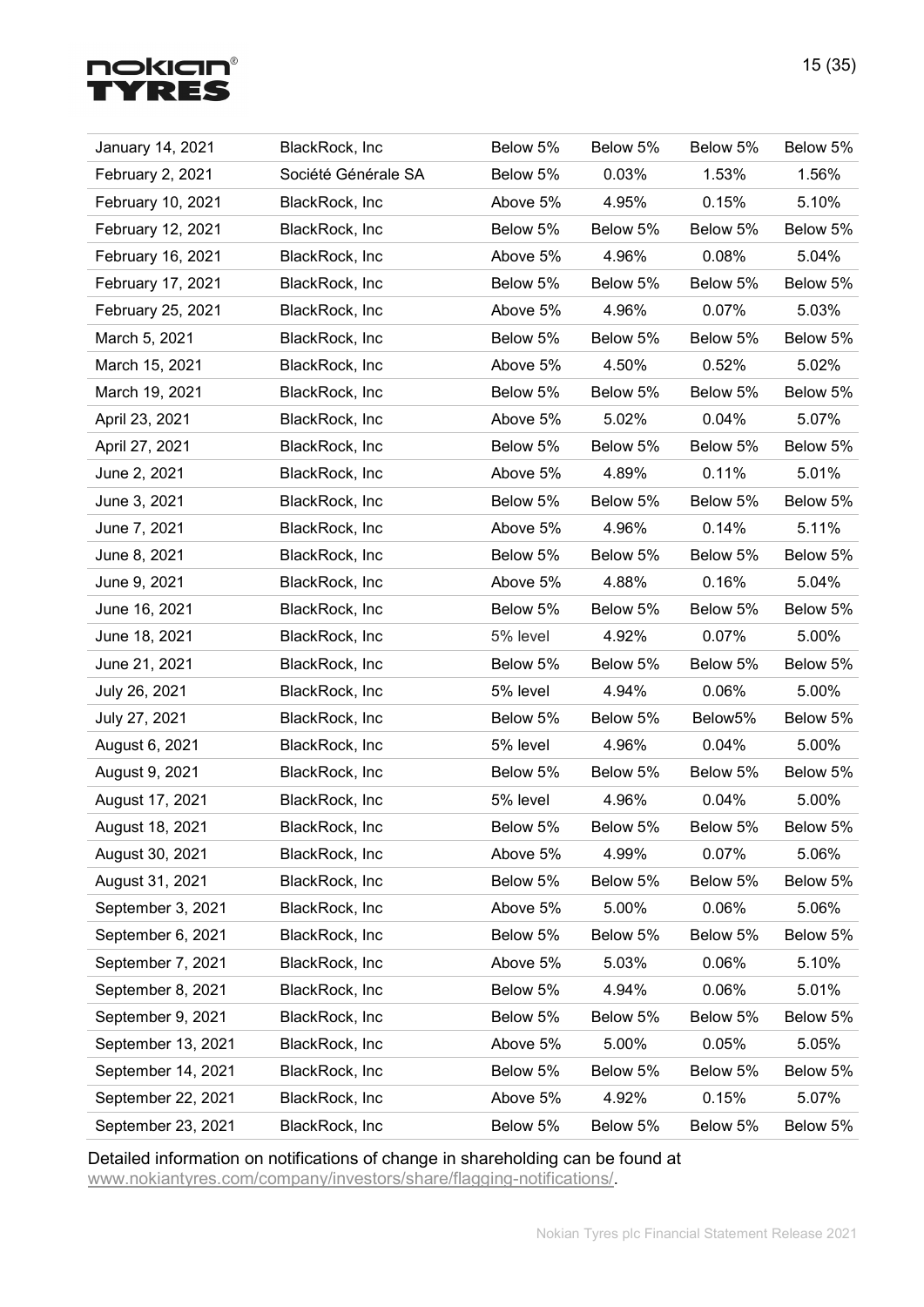

#### Shareholdings of the Board of Directors, the President and CEO, and the Management Team on December 31, 2021

| <b>Board of Directors</b>      | <b>Number of</b><br>shares |
|--------------------------------|----------------------------|
| Jukka Hienonen, Chairman       | 17,367                     |
| Pekka Vauramo, Deputy Chairman | 3,341                      |
| Heikki Allonen, member         | 4,249                      |
| Raimo Lind, member             | 7,379                      |
| Veronica Lindholm, member      | 4,249                      |
| Inka Mero, member              | 5,642                      |
| Christopher Ostrander, member  | 632                        |
| Jouko Pölönen, member          | 1,232                      |
| George Rietbergen, member      | 3,586                      |
| Total                          | 47,677                     |

| <b>President and CEO</b> | Number of<br>shares |
|--------------------------|---------------------|
| Jukka Moisio             | 18,000              |

| <b>Management Team</b>                                | Number of<br>shares |
|-------------------------------------------------------|---------------------|
| Päivi Antola, Corporate Communications & IR           | 1,264               |
| Anna Hyvönen, North America, Nordics & Vianor         | 14,715              |
| Adrian Kaczmarczyk, Supply Operations                 | O                   |
| Teemu Kangas-Kärki, Finance                           | 7,014               |
| Jukka Kasi, Products & Innovations                    | 4,420               |
| Bahri Kurter, Central Europe                          | 0                   |
| Päivi Leskinen, Human Resources                       | 0                   |
| Andrey Pantyukhov, Russia & Asia, Global<br>Marketing | 34,359              |
| Manu Salmi, Heavy Tyres & Nokia Factory               | 16.601              |
| Total                                                 | 78,373              |

On December 31, 2021, Nokian Tyres' Board members and the President and CEO held a total of 65,677 Nokian Tyres shares. The shares represent 0.04% of the total number of votes.

#### Managers' transactions

Nokian Tyres announced managers' transactions on February 11 and May 6. Read more at https://www.nokiantyres.com/company/publications/releases/2021/managementTransactions/.

# DECISIONS MADE AT THE ANNUAL GENERAL MEETING

On March 30, 2021, the Annual General Meeting of Nokian Tyres adopted the financial statements for 2020, discharged the members of the Board of Directors and the President and CEO from liability for the financial year 2020 and adopted the company's Renumeration Report for governing bodies.

#### Dividend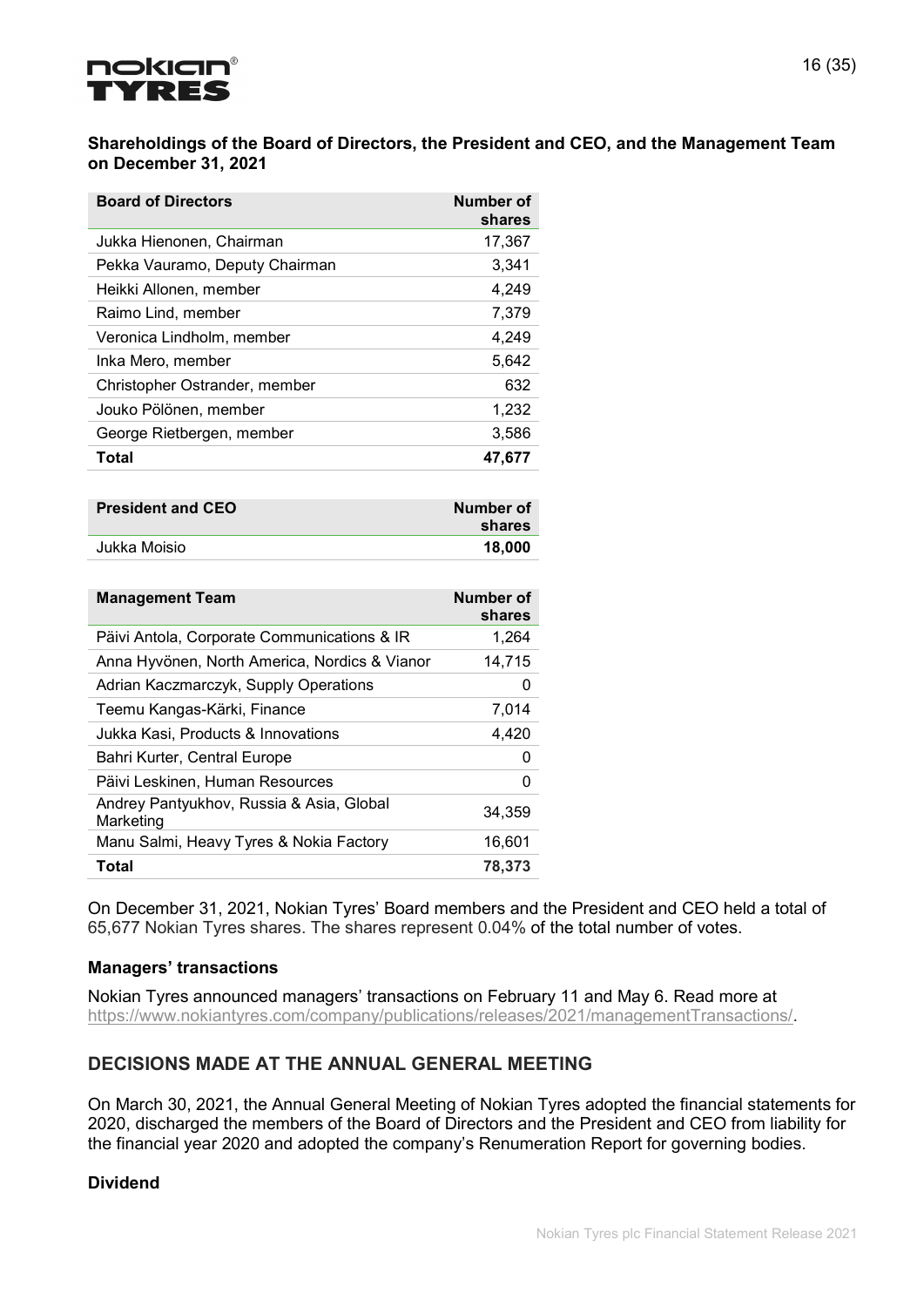

The AGM decided that a dividend of EUR 1.20 per share shall be paid from the financial year January 1–December 31, 2020 in two instalments. The first instalment of EUR 0.60 per share was paid on April 15, 2021 to shareholders who were registered in the company's shareholders' register maintained by Euroclear Finland Oy on the dividend record date on April 1, 2021. The second instalment of EUR 0.60 per share was paid on December 9, 2021 to shareholders who were registered in the company's shareholders' register maintained by Euroclear Finland Oy on the dividend record date on November 4, 2021.

#### Remuneration for members of the Board of Directors

The AGM decided that the members of the Board of Directors be paid the following remuneration: to the Chairman of the Board of Directors EUR 102,500 per year; to the Deputy Chairman and to the Chairman of the Audit Committee EUR 72,500 per year each, and to members EUR 50,000 per year each. 60 per cent of the annual fee will be paid in cash and 40 per cent in Company shares.

Furthermore, the AGM decided on a meeting fee of EUR 700 for each Board and Board Committee meeting. For Board members resident in Europe, the fee for each meeting in Europe outside a member's home country is doubled, and for each meeting outside Europe the fee is tripled. For Board members resident outside Europe, the fee for each meeting outside a member's home country is tripled. If a member participates in a meeting via telephone or video connection, the remuneration is EUR 700. Travel expenses will be compensated in accordance with the company's travel policy.

#### Members of the Board of Directors and Auditors

The AGM decided that the number of the members of the Board of Directors shall be nine. Jukka Hienonen, Heikki Allonen, Raimo Lind, Inka Mero, George Rietbergen, Pekka Vauramo and Veronica Lindholm were re-elected as members of the Board of Directors and Christopher Ostrander and Jouko Pölönen were elected as new members of the Board of Directors for a term ending at the closing of the Annual General Meeting 2022. Jukka Hienonen was elected as the Chairman and Pekka Vauramo as Deputy Chairman of the Board of Directors.

Ernst & Young Oy, authorized public accountant firm, was elected as the company's auditor for a term ending at the closing of the Annual General Meeting of 2022.

#### Authorizations

The AGM authorized the Board of Directors to resolve to repurchase a maximum of 13,800,000 shares in the company by using funds in the unrestricted shareholders' equity. The proposed number of shares corresponds to approximately 9.9% of all shares in the company. The authorization will be effective until the next AGM, however at most until June 30, 2022. The authorization canceled the authorization given to the Board of Directors by the Annual General Meeting on April 2, 2020.

The AGM authorized the Board of Directors to resolve to offer no more than 13,800,000 shares through a share issue, or by granting special rights under Chapter 10, Section 1 of the Finnish Limited Liability Companies Act that entitle to shares (including convertible bonds), on one or more occasions. The Board may decide to issue new shares or shares held by the company. The maximum number of shares included in the proposed authorization accounts for approximately 9.9% of all shares in the company. The authorization will be effective until the next Annual General Meeting, however at most until June 30, 2022. This authorization canceled the authorization given to the Board of Directors by the Annual General Meeting on April 2, 2020.

#### BOARD OF DIRECTORS' WORKING ARRANGEMENTS

In its organizing meeting on March 30, 2021, the Board of Directors elected Veronica Lindholm as the Chairman and Jukka Hienonen and Pekka Vauramo as members of the Personnel and Remuneration Committee. Further, the Board of Directors elected Raimo Lind as the Chairman and Heikki Allonen, Inka Mero and Jouko Pölönen as members of the Audit Committee.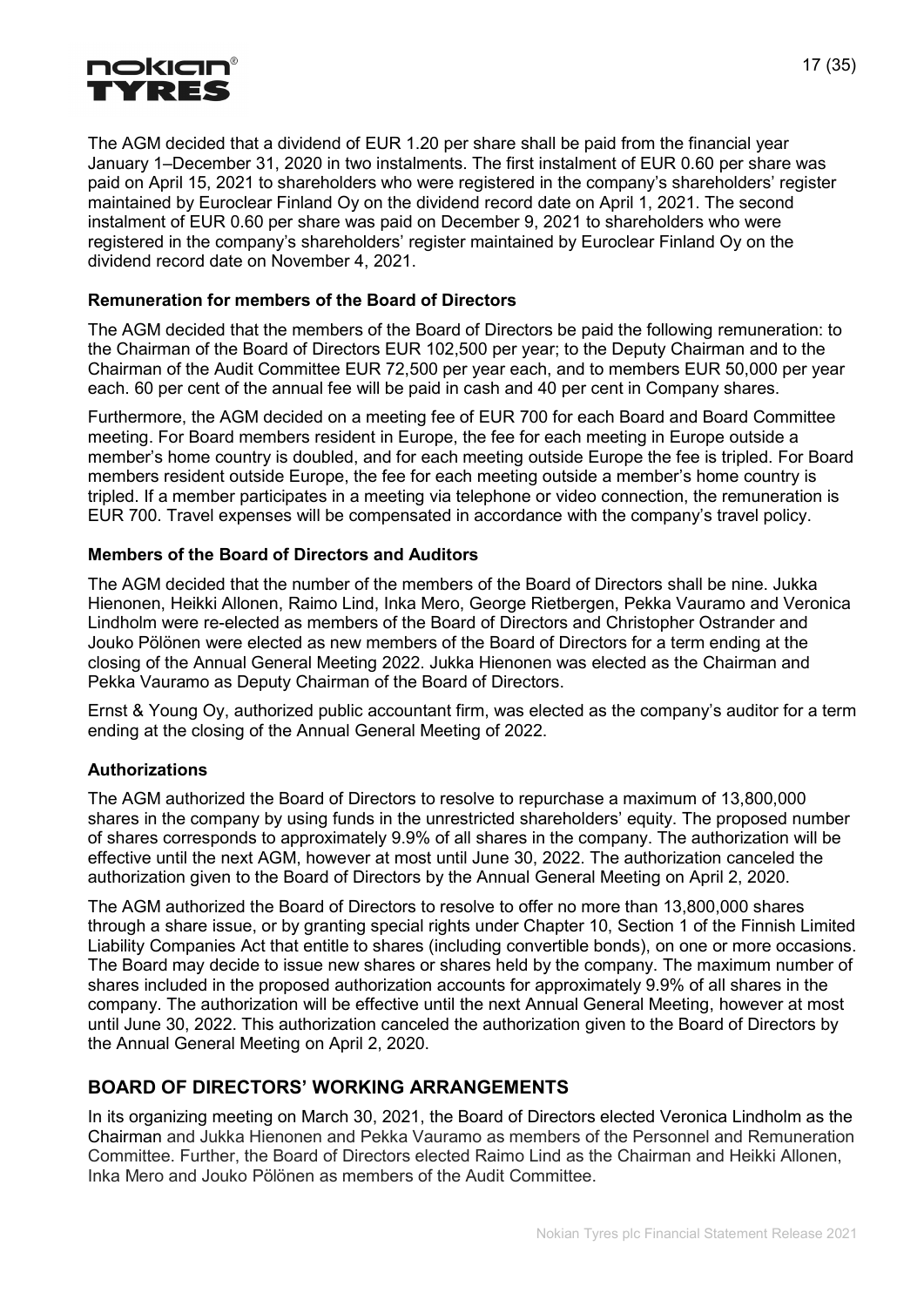

# SHAREHOLDERS' NOMINATION BOARD 2021

In June 2021, the following members were appointed to Nokian Tyres' Shareholders' Nomination Board:

- Antti Mäkinen (CEO, Solidium Oy), appointed by Solidium Oy
- Heikki Westerlund (board professional), appointed by Bridgestone Corporation
- Mikko Mursula (Chief Investment Officer, Ilmarinen Mutual Pension Insurance Company), appointed by Ilmarinen Mutual Pension Insurance Company
- Kalle Karppinen (Head of Research, Nordic Equities, Nordea Investment Management), appointed by Nordea Funds
- Jukka Hienonen, Chairman of the Board, Nokian Tyres plc

The Shareholders' Nomination Board proposes to the 2022 Annual General Meeting that the Board consists of nine members, the Chairman and the Deputy Chairman included, and that of the current Board members Heikki Allonen, Jukka Hienonen, Veronica Lindholm, Inka Mero, Christopher Ostrander, Jouko Pölönen, George Rietbergen and Pekka Vauramo be re-elected and Susanne Hahn be elected as a new member to the Board of Directors for a term ending at the end of the 2023 Annual General Meeting. Of the current members, Raimo Lind has informed that he is not available for re-election to the Board of Directors.

Jukka Hienonen is proposed to continue as Chairman and Pekka Vauramo as Deputy Chairman of the Board of Directors. All candidates have given their consent to the election and are independent of the Company and its major shareholders.

With regard to the selection procedure for the members of the Board of Directors, the Shareholders' Nomination Board recommends that shareholders take a position on the proposal as a whole at the General Meeting. This recommendation is based on the fact that in Nokian Tyres, in line with a good Nordic governance model, the Shareholders' Nomination Board is separate from the Board of Directors. The Shareholders' Nomination Board, in addition to ensuring that individual nominees for membership of the Board of Directors possess the required competencies, is also responsible for making sure that the proposed Board of Directors as a whole has the best possible expertise and experience for the Company and that the composition of the Board of Directors meets other requirements of the Finnish Corporate Governance Code for listed companies.

The Shareholders' Nomination Board proposes that the annual remuneration to be paid to the members of the Board of Directors to be elected at the Annual General Meeting for the term of office ending at the close of the Annual General Meeting 2023 is as follows:

- Chairman of the Board of Directors EUR 110,000
- Deputy Chairman of the Board and Chairmen of the Committees EUR 75,000
- Other members EUR 52,500

For the term commencing in 2021, the annual remuneration has been as follows: Chairman of the Board EUR 102,500; Deputy Chairman of the Board and Chairman of the Audit Committee EUR 72,500 and other members EUR 50,000.

The Shareholders' Nomination Board further proposes that 60% of the annual fee be paid in cash and 40% in Company shares.

The meeting fee is proposed to remain at the current level and thus be EUR 700 for each Board and Board Committee meeting. For Board members resident in Europe, the fee for each meeting in Europe outside a member's home country is doubled, and for each meeting outside Europe the fee is tripled. For Board members resident outside Europe, the fee for each meeting outside a member's home country is tripled. If a member participates in a meeting via telephone or video connection, the remuneration is proposed to be EUR 700. Travel expenses are proposed to be compensated in accordance with the Company's travel policy.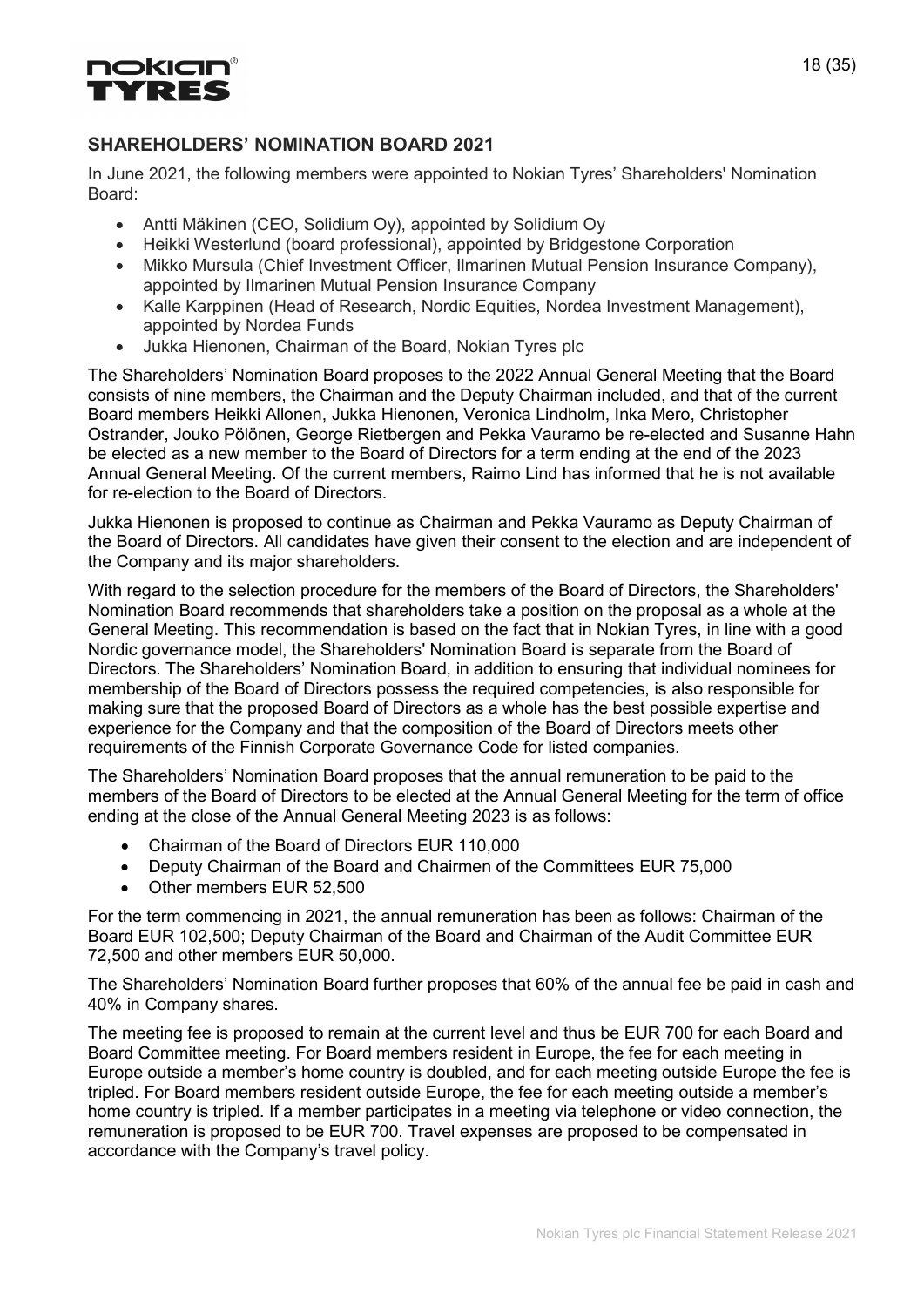

# CORPORATE SUSTAINABILITY

Nokian Tyres' non-financial targets focus on bringing new environmental and safety innovations to products, reducing  $CO<sub>2</sub>$  emissions in line with the Science Based Targets, further improving workplace safety, and monitoring the sustainability of suppliers. The new non-financial targets were introduced in September. All non-financial targets can be found at

www.nokiantyres.com/company/sustainability/fundamentals/our-targets-and-achievements/.

In January 2021, Nokian Tyres announced that its Finnish factory had earned ISO 45001 certification for occupational health & safety. The certification was also awarded to the premier provider of wheels for heavy OE and aftermarket applications, Levypyörä, which Nokian Tyres acquired in 2019. ISO 45001 certification has been created to further reduce workplace injuries and illnesses.

In March, the solar-powered administration building at Nokian Tyres' US production facility earned LEED v4 Gold certification. The accomplishment, coupled with LEED v4 Silver certification of the attached production facility, makes the company's US facilities one of the most eco-friendly in the tire industry.

In May, Nokian Tyres earned ISO 14001 certification for its US production facility. Now all Nokian Tyres' manufacturing facilities are certified to the environmental standard.

In June, Nokian Tyres announced that its logistics center in Finland has a solar power plant, consisting of 3,160 solar panels with a combined output of more than 1,100 kilowatts. All of the electricity generated by the solar panels is used by the logistics center, where power is required for lighting and ventilation, for example.

In September, Nokian Tyres signed a 10-year agreement with the Nordic energy company to supply renewable wind energy for the electricity used in the Finnish factory and in Vianor operations in Finland. Nokian Tyres has used electricity from entirely renewable sources in the Finnish factory already since 2019. The agreement ensures the availability of green electricity also in the future.

In December, Nokian Tyres was included in the leadership class by the Carbon Disclosure Project (CDP) based on its performance on climate change. Nokian Tyres scored the second-best rating of Afor its climate change mitigation strategy, goals and performance.

In December, the solar-powered Visitor Center Building at Nokian Tyres' Spain Test Center earned LEED v4 Platinum certification for green building leadership. Platinum is the highest LEED certification level. Inspectors highlighted the Visitor Center's innovation in design, energy efficiency and indoor environmental quality as key drivers of the high certification level.

As a member of the Global Platform for Sustainable Natural Rubber, Nokian Tyres is committed to legal compliance, community livelihoods, healthy, functioning ecosystems (including no deforestation), and respecting all human rights in natural rubber procurement and production. This is reflected in Nokian Tyres' sustainable natural rubber policy that falls in alignment with GPSNR's policy framework. The policy was published in September and can be found at www.nokiantyres.com/company/sustainability/sustainable-natural-rubber-policy/.

Nokian Tyres will publish its Corporate Sustainability Report for 2021 in spring 2022.

#### EU Taxonomy

The EU's new Taxonomy Regulation is designed to support the transformation of the EU economy to meet its European Green Deal objectives, including the 2050 climate-neutrality target. At the core of the Taxonomy Regulation is the definition of a sustainable economic activity.

The new Taxonomy classifies economic activities, which can be potentially aligned with EU's environmental targets. There are six environmental targets in the EU Taxonomy, two of which are now regulated: Climate Change Mitigation and Climate Change Adaptation.

Tire industry is included in the economic activity group Manufacture of other low carbon technologies in the EU Taxonomy's technical screening criteria. After investigating and consulting on EU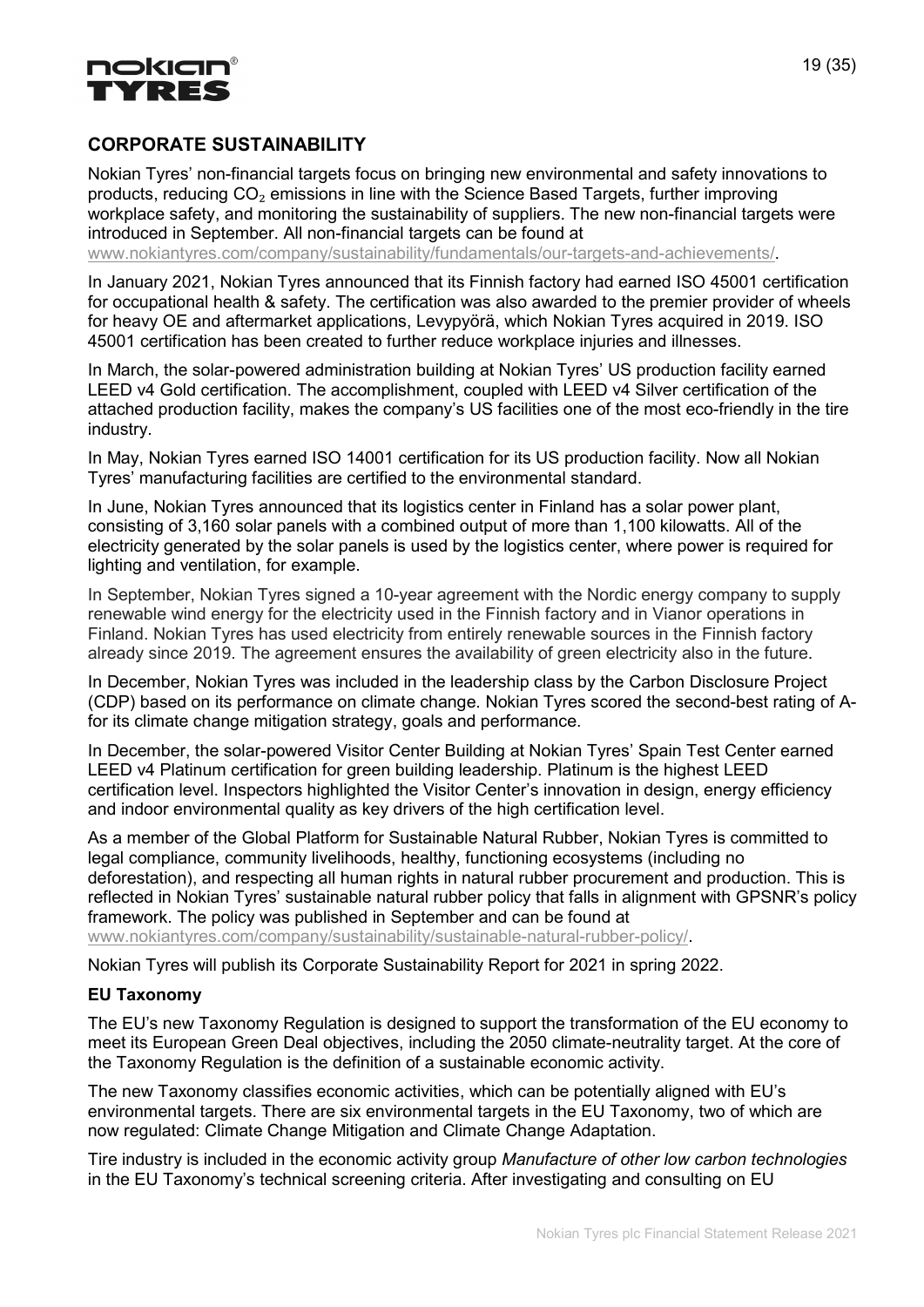

Taxonomy's technical screening criteria, following conclusions about Nokian Tyres' economic activities have been made:

- Car and van tires with low rolling resistance ratings which are manufactured by Nokian Tyres have substantially lower life-cycle carbon footprint than corresponding average tires. This is a combined result of low use phase emissions and industry's best-in-class manufacturing emissions.
- At this stage, Nokian Tyres will exclude all heavy professional tires as there is no solid comparison data available of use phase CO2 emissions for heavy professional tires.

Manufacture of car and van tires with low life-cycle greenhouse gas emissions represented 35% of Nokian Tyres' total net sales in 2021. Based on the company's assessment, these economic activities are eligible for the EU Taxonomy criteria. Share of Opex within the scope of EU Taxonomy was 31% and share of Capex within the scope of EU Taxonomy was 26%.

| <b>KPI</b>            | <b>Total</b><br>(EUR million) | <b>Proportion of Taxonomy</b><br>eligible economic<br>activities (%) | <b>Proportion of Taxonomy</b><br>non-eligible economic<br>activities (%) |
|-----------------------|-------------------------------|----------------------------------------------------------------------|--------------------------------------------------------------------------|
| Net sales             | 1.714                         | 35%                                                                  | 65%                                                                      |
| Capital expenditure   | 120                           | 26%                                                                  | 74%                                                                      |
| Operating expenditure | 40                            | 31%                                                                  | 69%                                                                      |

The Taxonomy reporting scope and criteria may change in coming years as this is the first reporting round, and therefore also the figures may not be comparable between the reporting periods.

Nokian Tyres' approach to calculate the eligibility for the EU Taxonomy is available at www.nokiantyres.com/company/investors/nokian-tyres-as-an-investment/nokian-tyres-as-asustainable-investment/.

#### Non-Financial Information Statement

Nokian Tyres publishes an annual Non-Financial Information Statement in line with the Requirements of non-financial information reporting according to the Finnish Accounting Act. The Non-Financial Information Statement is issued separately from the Board of Directors' report. The Board of Directors has reviewed and signed the Non-Financial Information Statement. The Non-Financial Information Statement will be published the week commencing February 28, 2022.

#### OTHER MATTERS

#### SHARE-BASED LONG-TERM INCENTIVE SCHEME 2021–2023 FOR THE MANAGEMENT AND SELECTED KEY EMPLOYEES OF NOKIAN TYRES PLC.

In February 2021, Nokian Tyres announced that the Board of Directors of Nokian Tyres plc has decided on a share-based long-term incentive scheme for the Company's management and selected key employees for years 2021–2023 as a continuation to the earlier plans decided in 2019 and 2020. The decision includes Performance Share Plan 2021 ("PSP 2021") as the main structure and Restricted Share Plan 2021 ("RSP 2021") as a complementary structure.

The purpose of the share-based incentive scheme is to align the goals of the Company's shareholders and key personnel in order to increase the value of the Company in the long term and to commit key personnel to the Company and its strategic targets.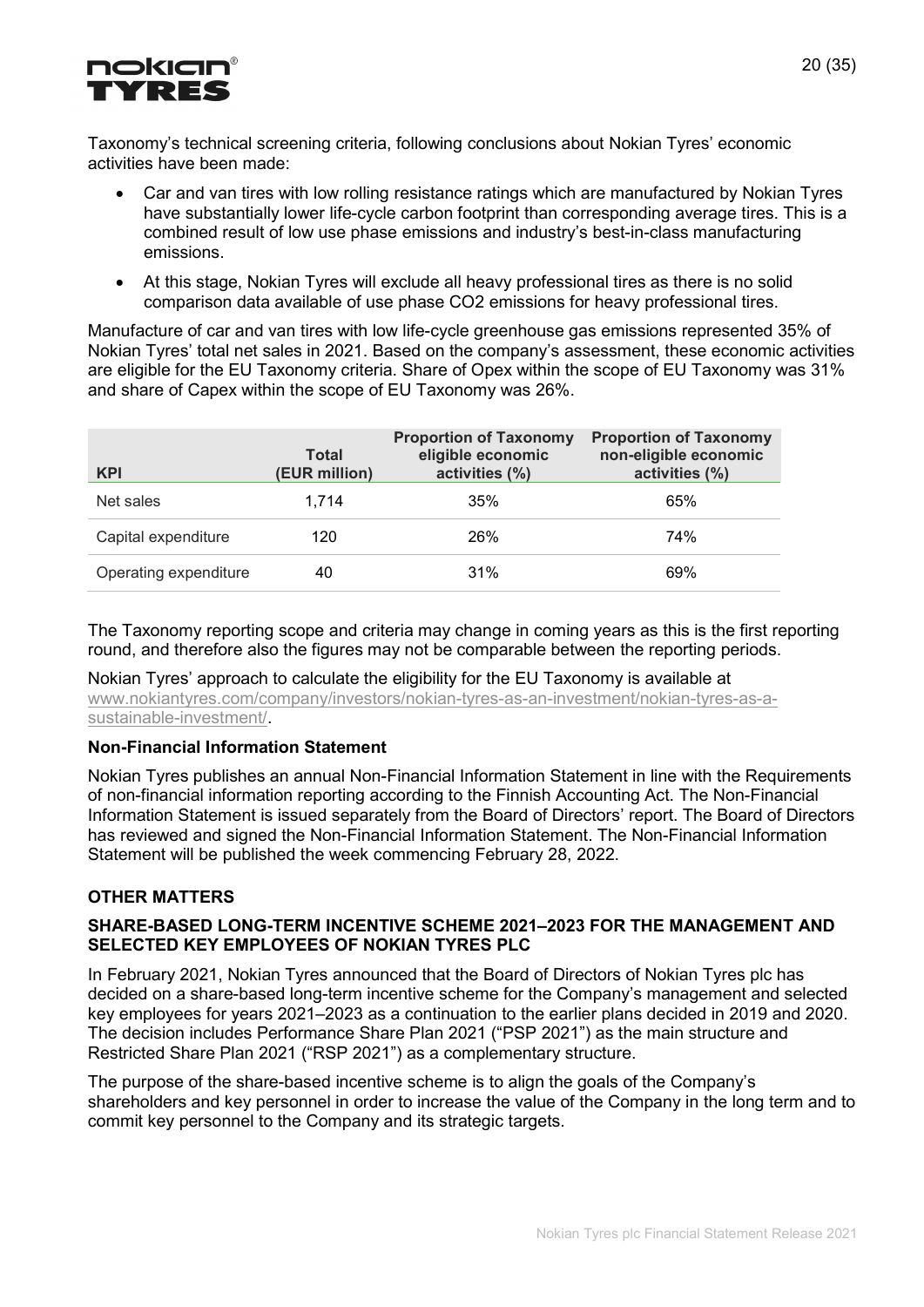

#### Performance Share Plan 2021

The Performance Share Plan consists of annually commencing individual three-year Performance Periods, followed by the payment of the potential share reward. The commencement of each individual Performance Period is subject to a separate Board approval.

The Performance Period (PSP 2021–2023) commenced effective as of the beginning of 2021 and the potential share reward thereunder will be paid in the first half of 2024 provided that the performance targets set by the Board of Directors are achieved. The potential reward will be paid partly in shares of Nokian Tyres plc and partly in cash. Cash portion of the reward is intended to cover the taxes arising from the paid reward. Eligible to participate in PSP 2021–2023 are approximately 220 individuals, including the members of Nokian Tyres Management Team.

The potential share reward payable under the PSP 2021–2023 are based on the Earnings Per Share (EPS) and Return on Capital Employed (ROCE). The possible rewards paid based on the Performance Period of 2021–2023 will be a maximum of 534,898 gross shares.

If the individual's employment with Nokian Tyres terminates before the payment date of the share reward, the individual is not, as a main rule, entitled to any reward based on the plan.

#### Restricted Share Plan 2021

The purpose of the Restricted Share Plan is to serve as a complementary long-term incentive tool, used selectively for retention of Nokian Tyres key employees. It consists of annually commencing individual Restricted Share Plans, each with a three-year retention period after which the share rewards granted within the plan will be paid to the participants in shares of Nokian Tyres plc and partly in cash.

The commencement of each individual plan is subject to a separate Board of Directors approval.

A precondition for the payment of the share reward based on the Restricted Share Plan is that the employment relationship of the individual participant with Nokian Tyres continues until the payment date of the reward. In addition to this precondition, a financial performance criteria is applied to Nokian Tyres Management Team. The criteria is a threshold value for Return on Capital Employed (ROCE), which must be exceeded for a potential payment of a share reward based on the Restricted Share Plan 2021–2023.

The next plan (RSP 2021–2023) within the Restricted Share Plan structure commenced effective as of the beginning of 2021 and the potential share reward thereunder will be paid in the first half of 2024. The possible rewards paid based on RSP 2021–2023 correspond approximately to a maximum of 120,000 gross shares.

#### Other terms

Nokian Tyres applies a share ownership policy to the members of Nokian Tyres Management Team. According to this policy each member of the Management Team is expected to retain in his/her ownership at least 25% of the shares received under the share-based incentive programs of the Company until the value of his/her share ownership in the Company corresponds to at least his/her annual gross base salary.

The Board of Directors anticipates that no new shares will be issued based on the share-based incentive scheme and that the scheme will, therefore, have no dilutive effect on the registered number of the Company's shares.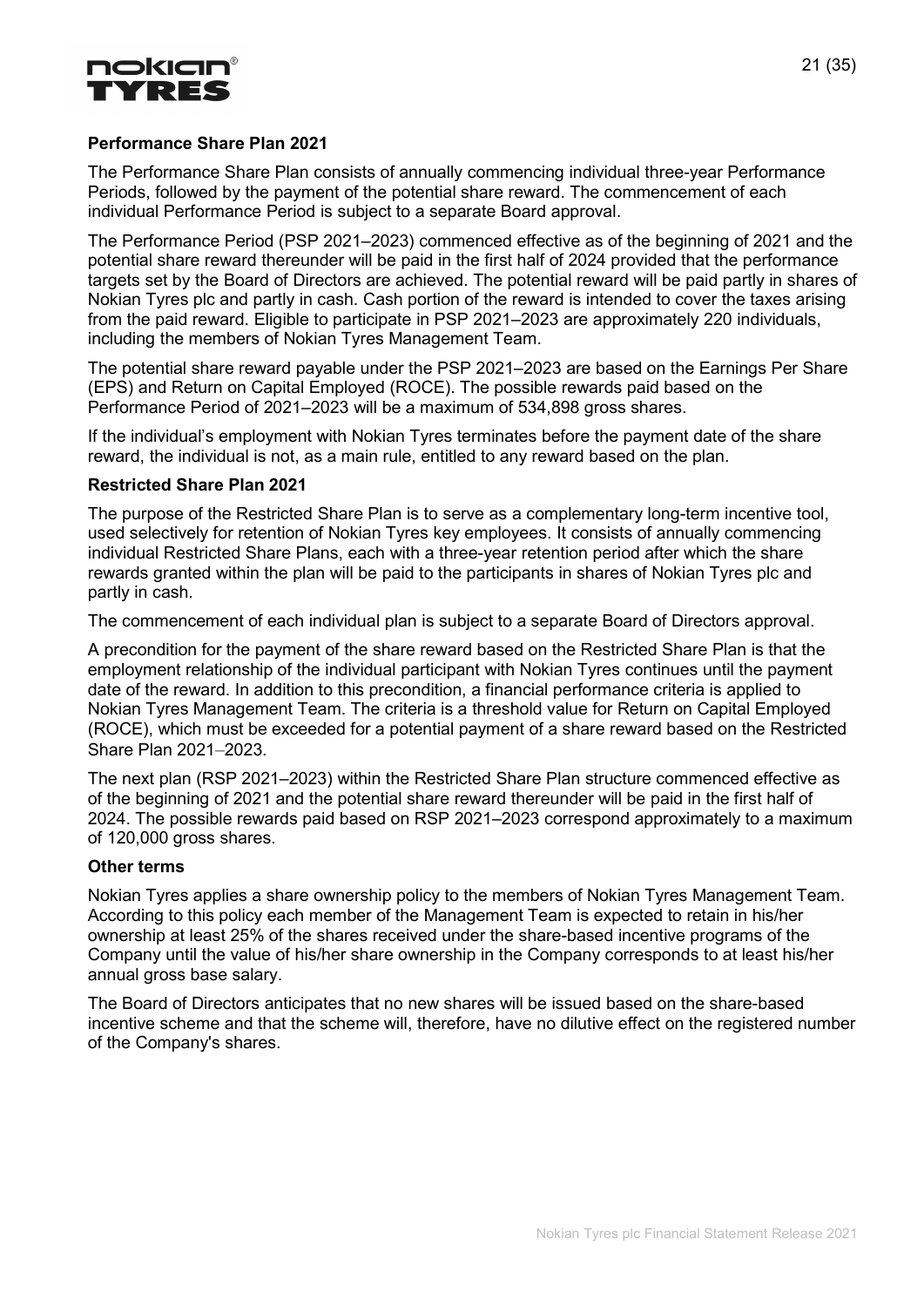

# SIGNIFICANT RISKS AND UNCERTAINTIES AND ONGOING DISPUTES

Nokian Tyres' business and financial performance may be affected by several uncertainties. The Group has adopted a risk management policy, approved by the Board of Directors, which supports the achievement of strategic goals and ensures business continuity. The Group's risk management policy focuses on managing both the risks pertaining to business opportunities and the risks affecting the achievement of the Group's goals in the changing operating environment. The risk management process aims to identify and evaluate the risks and to plan and implement the practical measures for each risk. Nokian Tyres describes the overall business risks and risk management in its annual Corporate Governance Statement.

For example, the following risks could potentially have an impact on Nokian Tyres' business:

- Nokian Tyres is subject to risks related to consumer confidence and macroeconomic and geopolitical conditions. Political uncertainties may cause serious disruption and additional trade barriers and affect the company's sales and credit risk. Economic downturns may increase trade customers' payment problems and Nokian Tyres may need to recognize impairment of trade receivables.

- The tire wholesale and retail landscape is evolving to meet changing consumer needs. New technologies are fueling this with increasing digitalization. Failure to adapt to the changes in the sales channel could have an adverse effect on Nokian Tyres' financial performance.

- Nokian Tyres' success is dependent on its ability to innovate and develop new products and services that appeal to its customers and consumers. Despite extensive testing of its products, product quality issues and failure to meet demands of performance and safety could harm Nokian Tyres' reputation and have an adverse effect on its financial performance.

- Nokian Tyres' production facilities are located in Finland, Russia and the US. Any unexpected production or delivery breaks at these facilities would have a negative impact on the company's business. Interruptions in logistics could have a significant impact on production and peak season sales.

- Significant fluctuations in raw material prices may impact margins. Nokian Tyres sources natural rubber from producers in countries such as Indonesia and Malaysia. Although Nokian Tyres has policies such as the Supplier Code of Conduct and established processes to monitor the working conditions, it cannot fully control the actions of its suppliers. Nokian Tyres continues to expand its supplier portfolio to mitigate risks related to single source supplying. The non-compliance with laws, regulations or standards by raw material producers, or their divergence from practices generally accepted as ethical in the European Union or the international community, could have a material adverse effect on Nokian Tyres' reputation.

- Tire industry can be subject to risks caused by climate change, such as changes in consumer tire preferences, regulatory changes or impact of extreme weather events on natural rubber producers. Nokian Tyres is committed to reducing GHG emissions from its operations in order to combat climate change. Nokian Tyres calculates the GHG emissions from its operations annually and reduces them systematically. More detailed analysis on Nokian Tyres' climate change related risks and opportunities is provided at www.nokiantyres.com/company/sustainability/environment/climatechange-related-risks-and-opportunities/.

- Foreign exchange risk consists of transaction risk and translation risk. The most significant currency risks arise from the Russian ruble, the Swedish and Norwegian krona, and the US and Canadian dollar. Approximately 65% of the Group's sales are generated outside of the euro-zone.

- The availability of supporting information systems and network services is crucial to Nokian Tyres. Unplanned interruption in critical information systems or network services may cause disruption to the continuity of operations. Such systems and services may also be exposed to cyber attacks that could cause a leakage of confidential information, violation of data privacy regulations, theft of know-how and other intellectual property, production shutdown or damage to reputation.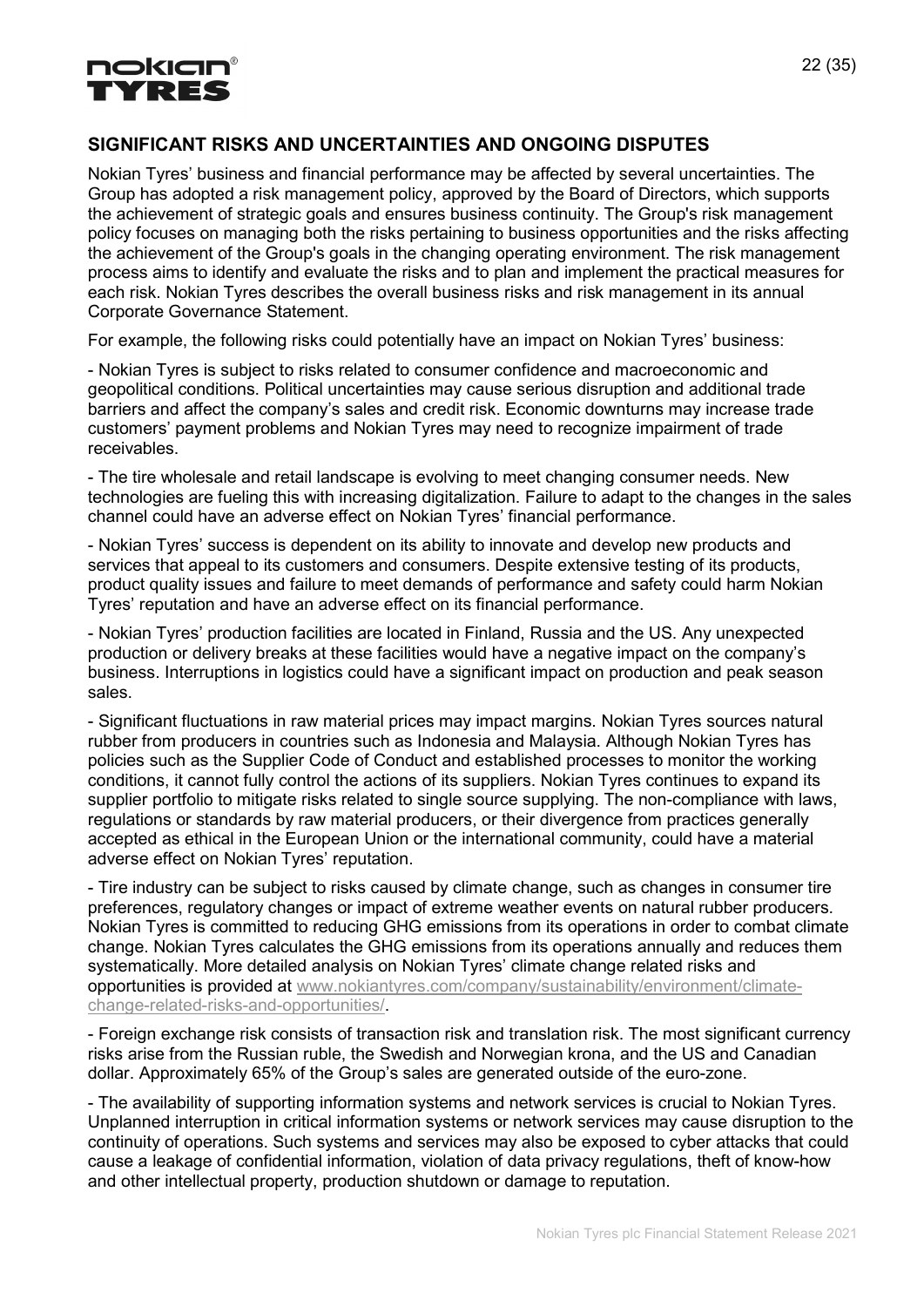

- In May 2017, the Finnish Financial Supervisory Authority filed a request for investigation with the National Bureau of Investigation regarding possible securities market offences. In October 2020, the prosecutor announced the decision to press charges against a total of six persons who acted as Board members and the President & CEO of Nokian Tyres in 2015–2016. The prosecutor also requests a corporate fine of a maximum of EUR 850,000 to be imposed on the company. The prosecutor has also decided to press charges for suspected abuse of insider information against four persons who were employees of Nokian Tyres in 2015. All persons charged deny their involvement in any criminal activity. The trial related to these events started at the District Court of Helsinki in January 2022.

-The COVID-19 pandemic represents a short-term risk to Nokian Tyres' business and operating environment. The company has proactively taken preventive actions to minimize the impacts of the pandemic and to ensure business continuity. Despite these efforts, the uncertainty over the duration of the pandemic, the containment measures and the resulting slowdown in economic activity can have a negative impact on Nokian Tyres' operations and supply chain as well as the demand and pricing for the company's products.

Nokian Tyres' risk analysis also pays special attention on corporate sustainability risks, the most significant of which are related to product quality, safety, environment, and human rights. Analyses and projects related to information security, data protection, and customer information are continuously a special focus area.

#### Tax disputes

In May 2019, Nokian Tyres U.S. Finance Oy, a former subsidiary of Nokian Tyres plc (ownership: 100% of the shares), received a negative ruling from the Hämeenlinna Administrative Court regarding the company's appeal against a reassessment of EUR 18.5 million concerning the years 2007–2013. The company has paid and recorded the amount in full in the financial statements and results for 2013, 2014, and 2017. The company's appeal against the court decision was rejected by Supreme Administrative Court in February 2021.

In April 2021, Nokian Tyres received a decision from the Tax Administration concerning a tax audit for the tax years 2015-2016, according to which the company was obliged to pay a total of EUR 1,9 million additional taxes, punitive tax increase and late payment interest. Taxes have been paid and recognized in receivables. Nokian Tyres considers the tax authority's view unfounded and has appealed against the decision.

Routine tax audits in Nokian Tyres Group entities may possibly lead to a reassessment of taxes.

# REVISED STRATEGY AND UPDATED FINANCIAL TARGETS

In September 2021, Nokian Tyres announced its revised mid-term strategy and updated financial targets. The company aims for organic growth ahead of the market and increasing market share in all key markets. In mid-term, target is to reach EUR 2 billion in net sales.

The mid-term growth strategy builds on Nokian Tyres' competitive strengths, including high-quality products and a premium brand, effective supply chain, leadership in sustainability and a strong Nokian Tyres team. The company launched a record number of new products in 2020–2021 and will continue to accelerate innovation to further strengthen its competitiveness and unique positioning in the premium tire segment. This expanding product offering, together with smarter Go-To-Market strategies and improving commercial capabilities, will drive top-line growth. Reinforcing Nokian Tyres' brand in the regions will be a key element in closer collaboration with customers. Profitability improvement will be driven by increasing volumes and operational efficiency.

Nokian Tyres' updated mid-term financial targets are:

- Growing faster than the market: Net sales EUR 2 billion
- High returns and profitability: Segments operating profit and segments ROCE at the level of 20%\*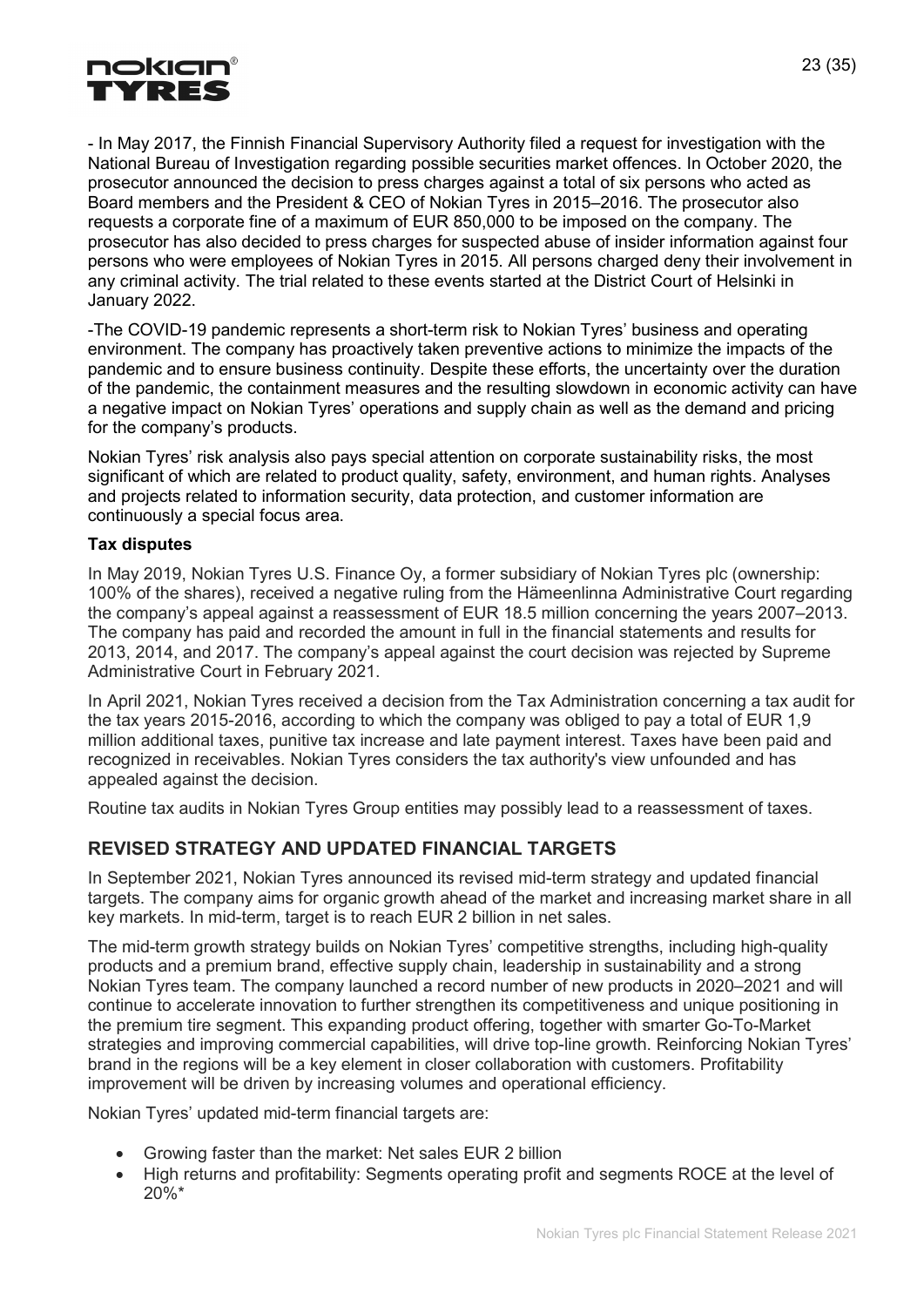

Growing ordinary dividend: Dividend above 50% of net earnings

\*The Segments Total figures exclude costs related to the US factory ramp-up, goodwill impairment charges, restructuring and certain other items, which are not indicative of Nokian Tyres' underlying business performance.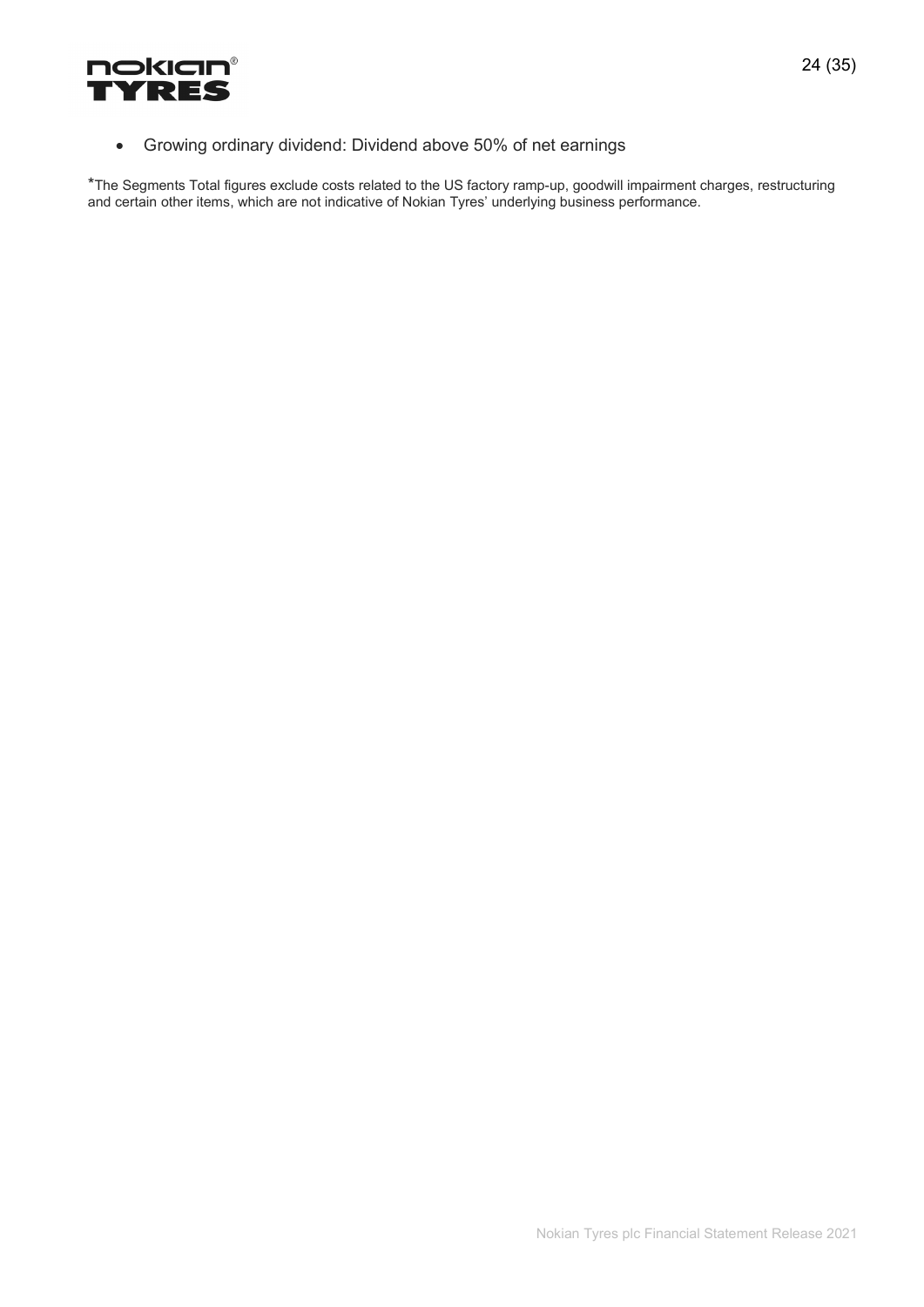

# ASSUMPTIONS FOR 2022

| <b>Market situation</b>                             | <b>The Nordic</b><br>countries | <b>Russia</b> | Europe (excl. the<br><b>Nordic countries)</b> | <b>North</b><br><b>America</b> |
|-----------------------------------------------------|--------------------------------|---------------|-----------------------------------------------|--------------------------------|
| New car sales in 2021 y-o-y                         | 9%                             | 4%            | $-2\%$                                        | 4%                             |
| Car tire sell-in in 2021 y-o-y                      | 10%                            | 30%           | 11%                                           | 17%                            |
| Car tire demand E2022<br>(management estimate)      | increase                       | increase      | increase                                      | increase                       |
| Heavy tire segments* E2022<br>(management estimate) | increase                       | increase      | increase                                      | increase                       |

\* Nokian Tyres' core product segments

The global car and tire demand is expected to grow. The COVID-19 pandemic continues to cause uncertainties, including cost inflation and availability challenges, in the whole automotive value chain. In addition, current geopolitical situation causes uncertainties in 2022.

Nokian Tyres net sales growth in 2022 will be driven by an extensive pipeline of new product launches, together with continuous improvements in go-to-market activities. Capital expenditure will be approximately EUR 150 million on an annual rolling basis.

In Russia, the sales of new cars are expected to increase by up to 5% compared to 2021, with growth expected only in H2 2022. The growth will be driven by the significant deferred demand, however, it will be limited by continuing supply constraints. The total replacement tire market sell-in in Russia in 2022 is expected to increase by 5–10% compared to 2021, driven by strong demand and relatively low carry-over stocks.

The unpredictability in the development of the Russian ruble exchange rate causes uncertainty in 2022. The ruble has weakened in recent years and the average EUR/RUB was 72.5 in 2019, 82.7 in 2020, 87.2 in 2021, and 85.3 in the beginning of January 2022.

Raw material and logistics costs are estimated to increase significantly especially in H1 2022 year-onyear.

The demand for Nokian Heavy Tyres' core products is estimated to continue strong in 2022. Aftermarket demand is expected to continue healthy and OEM demand is expected to grow from 2021 level.

# GUIDANCE FOR 2022

In 2022, Nokian Tyres' net sales with comparable currencies are expected to grow significantly and segments operating profit is expected to grow.

The global car and tire demand is expected to grow. The COVID-19 pandemic continues to cause uncertainties, including cost inflation and availability challenges, in the whole automotive value chain. In addition, current geopolitical situation causes uncertainties in 2022.

# THE PROPOSAL FOR THE USE OF PROFITS BY BOARD OF DIRECTORS

The distributable funds in the Parent company total EUR 742.7 million.

The Board of Directors proposes to the Annual General Meeting that the distributable funds are to be used as follows:

| A dividend of         | 1.32 EUR/share    |
|-----------------------|-------------------|
| be paid out, totaling | EUR 182.5 million |
| retained in equity    | EUR 560.3 million |
| Total                 | EUR 742.7 million |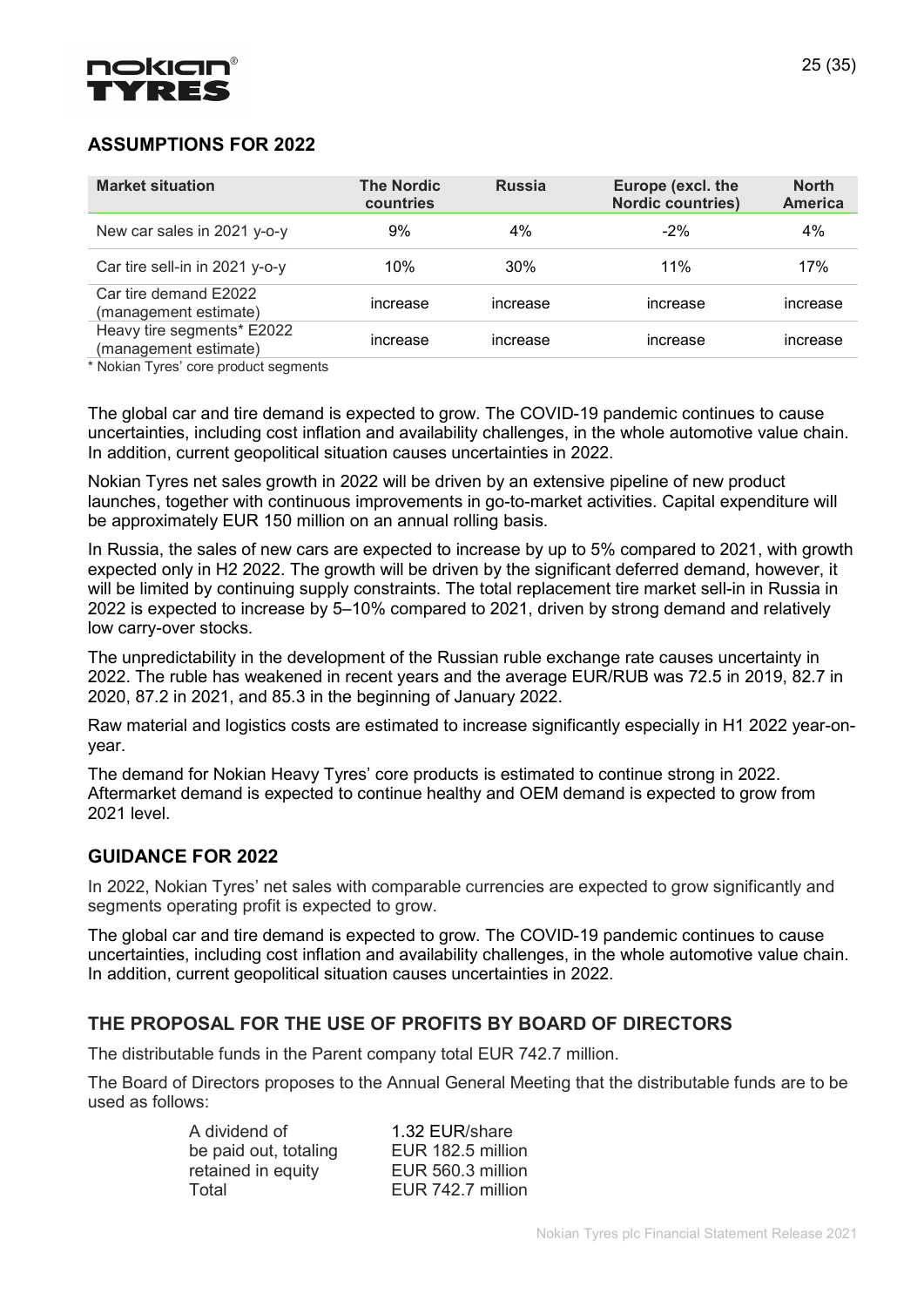

The Board of Directors also proposes that the dividend shall be paid in two instalments, in May and in December 2022.

The first instalment of EUR 0.66 per share shall be paid to the shareholders who are registered in the shareholder register maintained by Euroclear Finland Oy on the dividend record date of May 2, 2022. The payment date proposed by the Board of Directors for the first instalment is May 11, 2022.

The second instalment of EUR 0.66 per share shall be paid in December. The second instalment of the dividend shall be paid to the shareholders who are registered in the shareholder register maintained by Euroclear Finland Oy on the dividend record date, which, together with the payment date, shall be decided by the Board of Directors in its meeting scheduled for November 1, 2022. The dividend record date for the second instalment would be November 3, 2022 and the dividend payment date December 9, 2022, at the latest.

No material changes have taken place in the financial position of the company since the end of the financial year. The liquidity of the company is good, and the proposed distribution of profits does not compromise the financial standing of the company as perceived by the Board of Directors.

In addition, the Board proposes that the Annual General Meeting authorizes the Board to resolve on donations in the aggregate maximum amount of EUR 250,000 to be made to universities, institutions of higher education or to other non-profit or similar purposes during 2022 and 2023. The Board of Directors may decide on the donation recipients, purposes of use, instalments and other terms of the donations.

Notice to the Annual General Meeting will be published by the end of March 2022.

Helsinki, February 8, 2022

Nokian Tyres plc Board of Directors

\*\*\*

The information hereinabove contains forward-looking statements relating to future events or future financial performance of the company. In some cases, such forward-looking statements can be identified by terminology such as "may", "will", "could", "expect", "anticipate", "believe", "estimate", "predict" or other comparable terminology. Such statements are based on the current expectations, known factors, decisions, and plans of the management of Nokian Tyres. Forward-looking statements always involve risks and uncertainties because they relate to events and depend on circumstances that may or may not occur in the future. Therefore, future results may even differ significantly from the results expressed in, or implied by, the forward-looking statements.

\*\*\*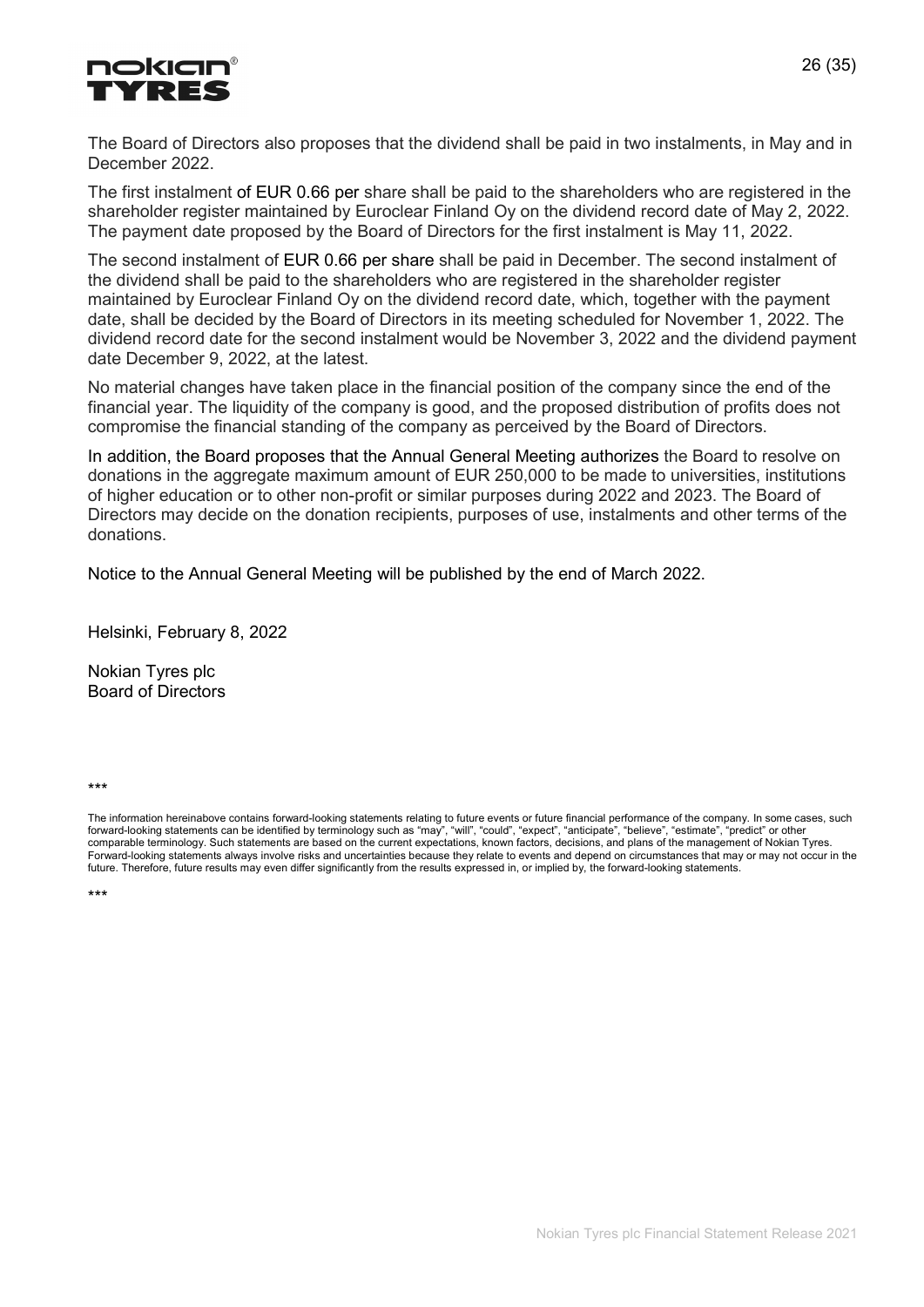#### Condensed consolidated financial statements

This financial statements release has been prepared in accordance with IAS 34 Interim Reports standard. The company has adopted certain new or revised IFRS standards and IFRIC interpretations at the beginning of the financial period as described in the Financial Statements 2020. However, the adaptation of these new or amended standards has not had a significant effect on the reported figures. On the other respects, the same accounting policies have been followed as in the previous Financial **Statements** 

#### Accounting implications of the effects of COVID-19

The Group has assessed the potential accounting implications of decreased economic activity as a result of the COVID-19 pandemic. The preparation of financial statements requires management to make judgments, estimates and assumptions that affect the application of accounting policies and the reported amounts of assets and liabilities, income and expenses. The COVID-19 pandemic has not had a significant effect on the financial values of assets or on the impairments made in 2021 or 2020. Goodwill impairments in 2020 and 2021 were not related to COVID-19.

The Group updated its expected credit loss model for trade receivables at the end of 2020. This update did not result in a significant increase of credit loss allowances for trade receivables at the end of 2020 or 2021, however the credit risk may increase if the trading conditions deteriorate.

Uncertainties due to the COVID-19 pandemic have decreased in 2021, and demand in the tire industry has clearly improved from 2020.

The figures in the financial statements release are unaudited.

| <b>CONSOLIDATED INCOME STATEMENT</b>            | 10-12/21 | 10-12/20 | $1 - 12/21$ | $1 - 12/20$ | Change % |
|-------------------------------------------------|----------|----------|-------------|-------------|----------|
| Million euros                                   |          |          |             |             |          |
|                                                 |          |          |             |             |          |
| Net sales                                       | 512.6    | 413.4    | 1,714.1     | 1,313.8     | 24.0     |
| Cost of sales                                   | $-363.6$ | $-277.4$ | $-1,162.1$  | $-913.4$    | $-31.1$  |
| <b>Gross profit</b>                             | 149.0    | 136.0    | 552.0       | 400.4       | 9.5      |
| Other operating income                          | 0.8      | 1.3      | 2.9         | 4.8         | $-42.5$  |
| Sales, marketing and R&D expenses               | $-65.6$  | $-42.5$  | $-197.3$    | $-177.6$    | $-54.6$  |
| Administration                                  | $-30.1$  | $-19.3$  | $-89.1$     | $-84.8$     | $-56.1$  |
| Other operating expenses                        | $-1.1$   | $-4.2$   | $-0.3$      | $-22.8$     | 74.2     |
| <b>Operating profit</b>                         | 53.0     | 71.4     | 268.2       | 120.0       | $-25.8$  |
| Net financial items                             | $-3.0$   | $-0.5$   | $-10.0$     | $-14.0$     | $-528.9$ |
| <b>Result before tax</b>                        | 49.9     | 70.9     | 258.2       | 106.0       | $-29.6$  |
| Tax expense                                     | $-12.9$  | $-15.1$  | $-52.0$     | $-20.0$     | 14.5     |
| <b>Result for the period</b>                    | 37.1     | 55.9     | 206.2       | 86.0        | $-33.7$  |
|                                                 |          |          |             |             |          |
| Attributable to:                                |          |          |             |             |          |
| Equity holders of the parent                    | 37.1     | 55.9     | 206.2       | 86.0        |          |
|                                                 |          |          |             |             |          |
| Earnings per share from the result attributable |          |          |             |             |          |
| to the equity holders of the parent:            |          |          |             |             |          |
| basic, euros                                    | 0.27     | 0.40     | 1.49        | 0.62        | $-33.6$  |
| diluted, euros                                  | 0.27     | 0.40     | 1.49        | 0.62        | $-33.6$  |

# NOKIAN TYRES CONDENSED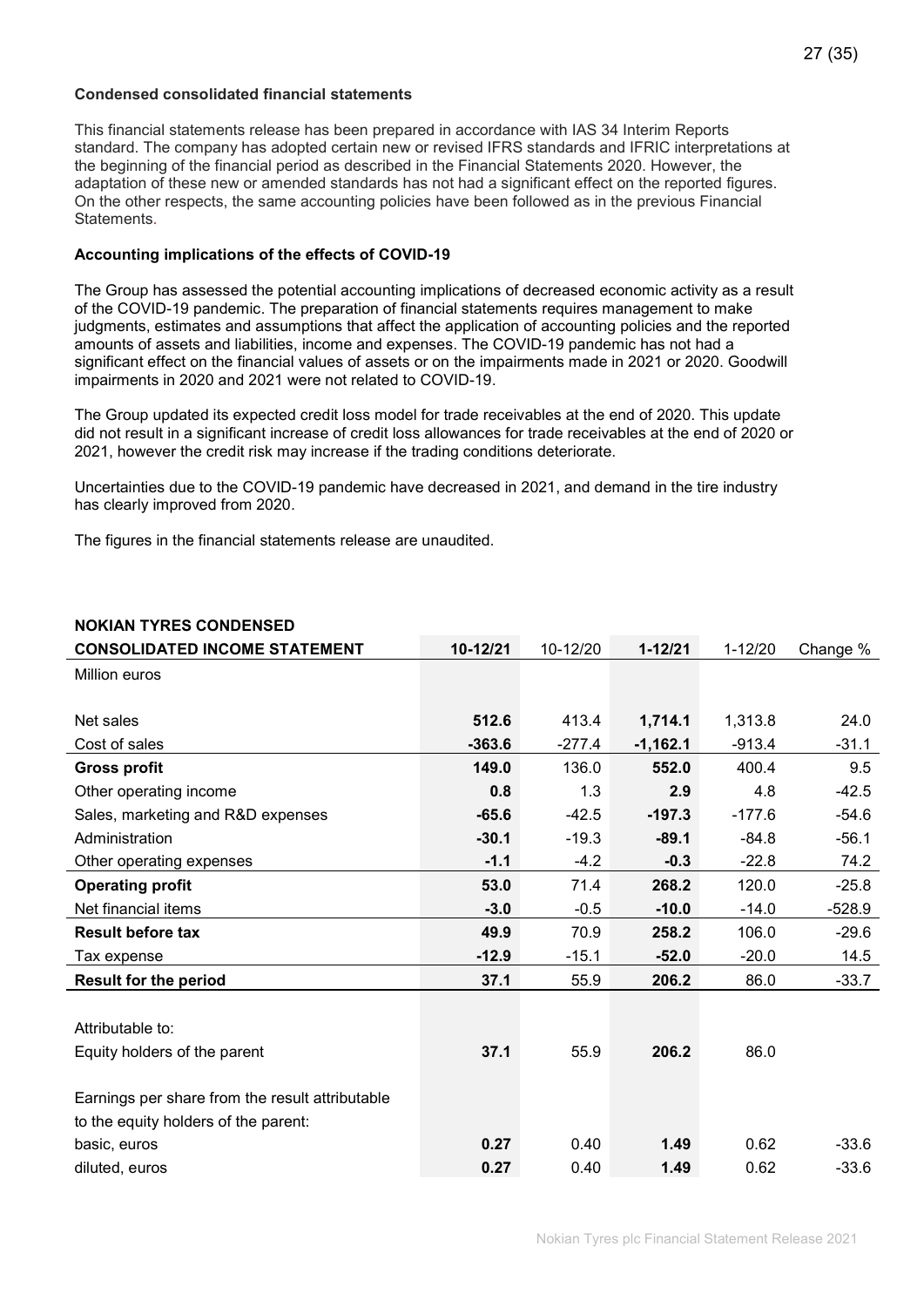|  | 28 (35) |  |  |  |
|--|---------|--|--|--|
|--|---------|--|--|--|

# CONSOLIDATED COMPREHENSIVE INCOME 10-12/21 10-12/20 1-12/21 1-12/20 Million euros **Profit for the period 37.1 55.9 206.2** 86.0 Other comprehensive income, items that may be reclassified subsequently to profit and loss, net of tax: Cash flow hedges 1.3 -0.1 4.4 -1.1 Translation differences on foreign operations and the contract of the contract of the contract of the contract of the contract of the contract of the contract of the contract of the contract of the contract of the contract of the contract of the Total other comprehensive income for the period, net of tax **4.0** -8.9 58.9 -169.7 Total comprehensive income for the period **41.0** 46.9 265.1 -83.8 Total comprehensive income attributable to: Equity holders of the parent 41.0 46.9 265.1 -83.8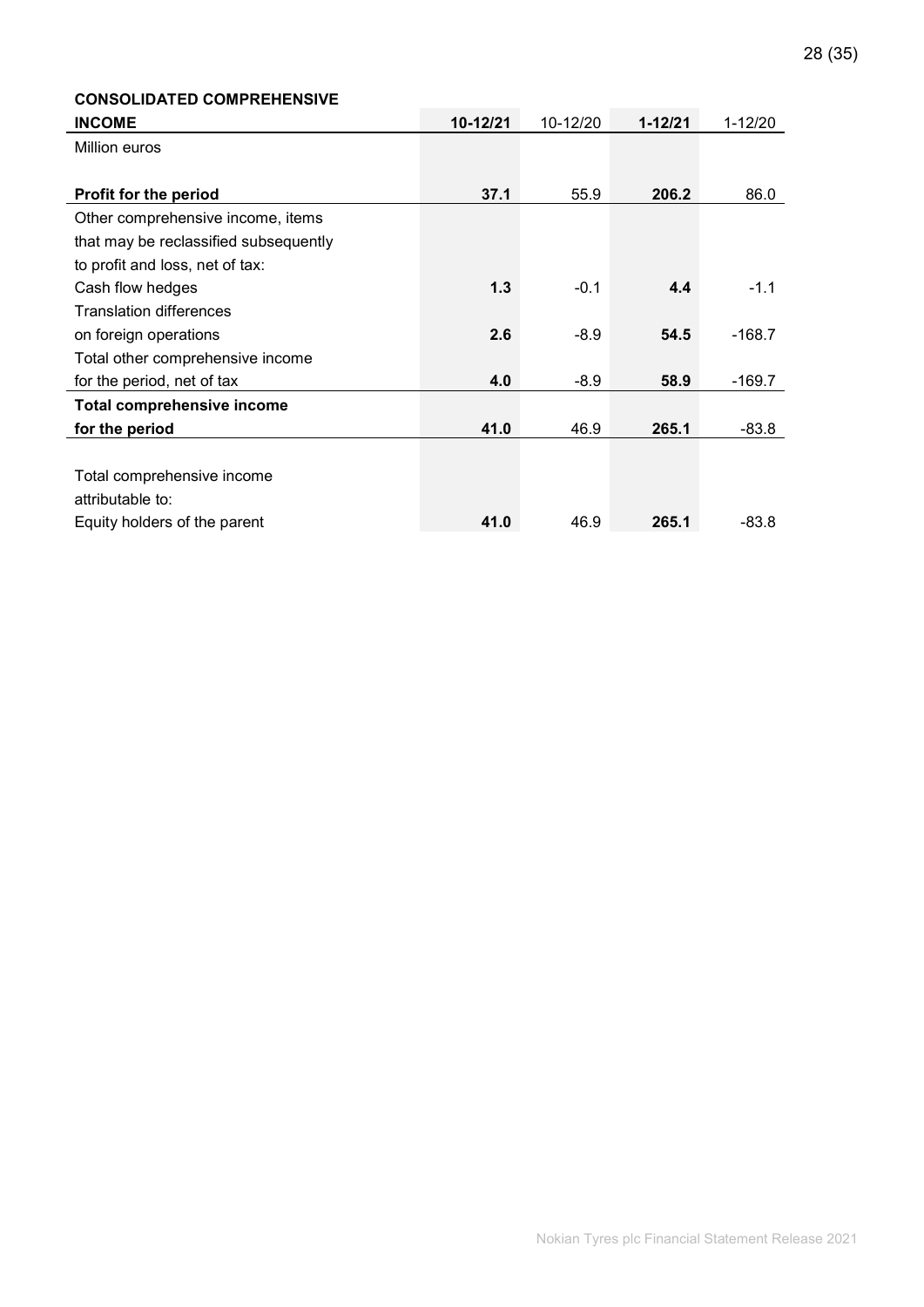# CONSOLIDATED STATEMENT OF

| <b>FINANCIAL POSITION</b>                                | 31.12.21      | 31.12.20      |
|----------------------------------------------------------|---------------|---------------|
| Million euros                                            |               |               |
|                                                          |               |               |
| <b>Non-current assets</b>                                |               |               |
| Property, plant and equipment                            | 870.9         | 824.9         |
| Right of use assets                                      | 153.5         | 152.0         |
| Goodwill                                                 | 65.3          | 79.2          |
|                                                          | 21.7          | 23.6          |
| Other intangible assets<br>Investments in associates     | 0.1           | 0.1           |
| Non-current financial investments                        | 2.9           | 2.7           |
| Other receivables                                        | 6.2           | 5.7           |
| Deferred tax assets                                      | 21.6          | 21.6          |
| <b>Total non-current assets</b>                          | 1,142.1       | 1,110.0       |
|                                                          |               |               |
|                                                          |               |               |
| <b>Current assets</b>                                    |               |               |
| Inventories                                              | 415.1         | 329.4         |
| Trade receivables                                        | 357.4         | 321.5         |
| Other receivables                                        | 74.2          | 71.6          |
| <b>Current tax assets</b>                                | 8.9           | 10.3          |
| Cash and cash equivalents                                | 385.9         | 504.2         |
| <b>Total current assets</b>                              | 1,241.4       | 1,226.7       |
| <b>Total assets</b>                                      | 2,383.5       | 2,336.7       |
|                                                          |               |               |
| <b>Equity</b>                                            |               |               |
| Share capital                                            | 25.4          | 25.4          |
| Share premium                                            | 181.4         | 181.4         |
| Treasury shares                                          |               | $-18.2$       |
|                                                          | $-17.6$       |               |
| <b>Translation reserve</b>                               | $-393.0$      | $-447.5$      |
| Fair value and hedging reserves                          | 1.6           | $-2.8$        |
| Paid-up unrestricted equity reserve                      | 238.2         | 238.2         |
| Retained earnings                                        | 1,591.5       | 1,544.9       |
| <b>Total equity</b>                                      | 1,627.6       | 1,521.3       |
|                                                          |               |               |
|                                                          |               |               |
| <b>Non-current liabilities</b>                           |               |               |
| Deferred tax liabilities<br>Interest-bearing liabilities | 37.8<br>246.9 | 32.6<br>257.3 |
| Other liabilities                                        | 0.9           | 0.9           |
| <b>Total non-current liabilities</b>                     | 285.7         | 290.8         |
|                                                          |               |               |
|                                                          |               |               |
| <b>Current liabilities</b>                               |               |               |
| Trade payables                                           | 172.6         | 98.1          |
| Other current payables<br><b>Current tax liabilities</b> | 238.1<br>13.5 | 183.2<br>6.4  |
| Provisions                                               | 5.8           | 7.1           |
| Interest-bearing liabilities                             | 40.3          | 229.7         |
| <b>Total current liabilities</b>                         | 470.3         | 524.5         |

Changes in working capital arising from operative business are partly covered by EUR 500 million domestic commercial paper programme.

Interest-bearing liabilities include EUR 118.5 million of non-current and EUR 39.4 million of current lease liabilities.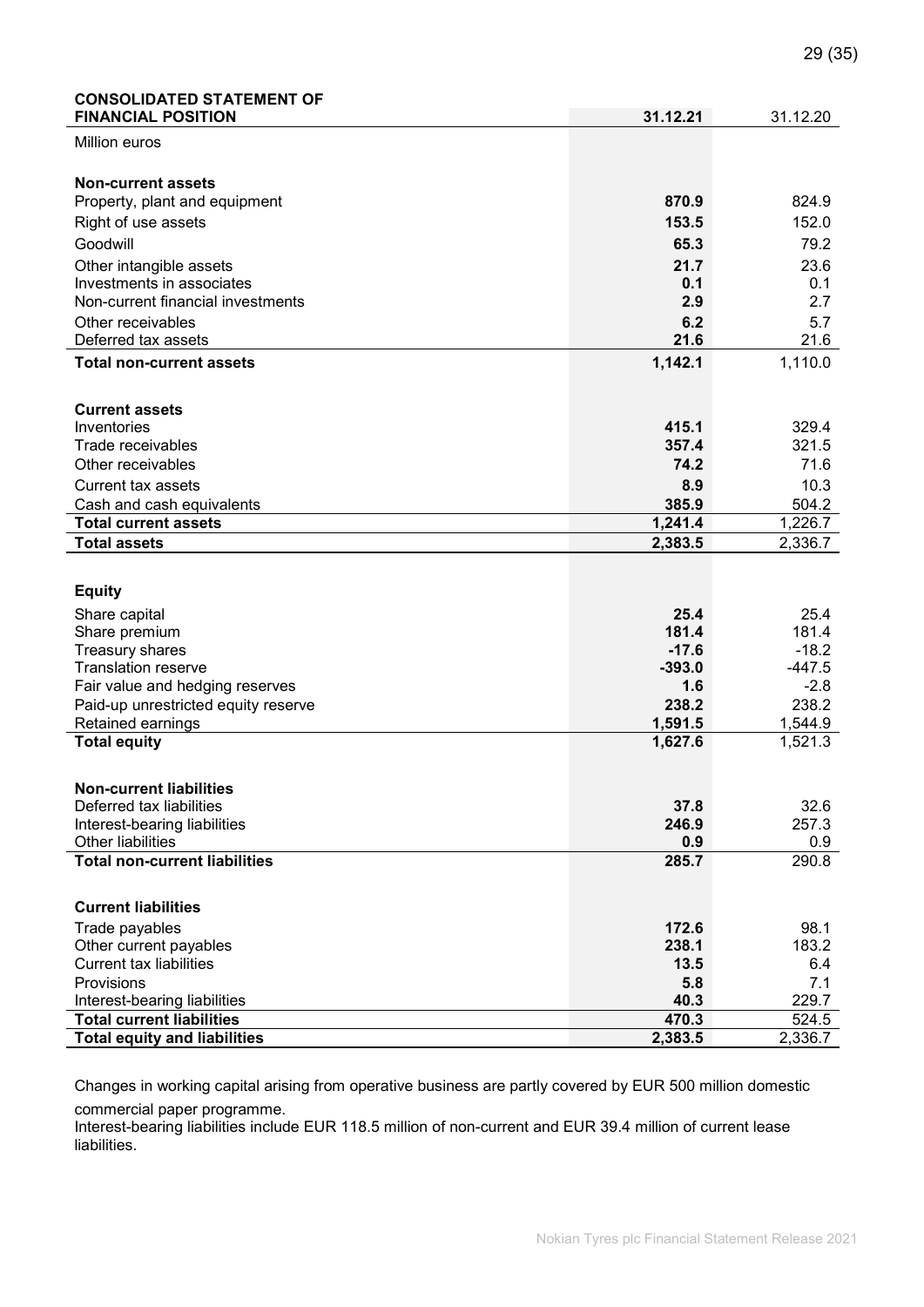30 (35)

| <b>CONSOLIDATED STATEMENT OF CASH FLOWS</b>                               | $1 - 12/21$ | $1 - 12/20$ |
|---------------------------------------------------------------------------|-------------|-------------|
| <b>Million euros</b>                                                      |             |             |
|                                                                           |             |             |
| <b>Result for the period</b>                                              | 206.2       | 86.0        |
| Adjustments for                                                           |             |             |
| Depreciation, amortisation and impairment                                 | 157.5       | 156.0       |
| Financial income and expenses                                             | 10.0        | 14.0        |
| Gains and losses on sale of intangible assets, other changes              | 12.9        | 4.9         |
| <b>Income Taxes</b>                                                       | 52.0        | 20.0        |
| Cash flow before changes in working capital                               | 438.6       | 280.8       |
| Changes in working capital                                                |             |             |
| Current receivables, non-interest-bearing, increase (-) / decrease (+)    | $-22.0$     | 121.9       |
| Inventories, increase (-) / decrease (+)                                  | $-70.8$     | 25.2        |
| Current liabilities, non-interest-bearing, increase (+) / decrease (-)    | 98.3        | 22.8        |
| Changes in working capital                                                | 5.5         | 169.9       |
| Financial items and taxes                                                 |             |             |
| Interest and other financial items, received                              | 1.7         | 1.5         |
| Interest and other financial items, paid                                  | $-9.1$      | $-7.8$      |
| Income taxes paid                                                         | $-40.2$     | $-22.0$     |
| <b>Financial items and taxes</b>                                          | $-47.6$     | $-28.3$     |
| Cash flow from operating activities (A)                                   | 396.5       | 422.4       |
|                                                                           |             |             |
| Cash flows from investing activities                                      |             |             |
| Acquisitions of property, plant and equipment and intangible assets       | $-119.6$    | $-149.9$    |
| Proceeds from sale of property, plant and equipment and intangible assets | 1.7         | 8.7         |
| Other cash flow from investing activities                                 | $-0.8$      | 0.6         |
| Cash flows from investing activities (B)                                  | $-118.7$    | $-140.6$    |
| Cash flow from financing activities                                       |             |             |
| Purchase of treasury shares                                               |             | $-10.2$     |
| Change in current financial receivables, increase (-) / decrease (+)      | 1.4         | 0.5         |
| Change in non-current financial receivables, increase (-) / decrease (+)  | 0.4         | $-2.2$      |
| Change in current financial borrowings, increase (+) / decrease (-)       | $-203.4$    | 203.4       |
| Change in non-current financial borrowings, increase (+) / decrease (-)   | $-0.9$      | $-0.9$      |
| Payment of lease liabilities                                              | $-38.5$     | $-28.4$     |
| Dividends received                                                        | 0.0         | 0.0         |
|                                                                           | $-158.7$    | $-151.6$    |
| Dividends paid                                                            | $-399.8$    | 10.7        |
| Cash flow from financing activities (C)                                   |             |             |
| Change in cash and cash equivalents, increase (+) / decrease (-) (A+B+C)  | $-122.0$    | 292.5       |
|                                                                           |             |             |
| Cash and cash equivalents at the beginning of the period                  | 504.2       | 218.8       |
| Effect of exchange rate fluctuations on cash held                         | 3.7         | $-7.2$      |
| Cash and cash equivalents at the end of the period                        | 385.9       | 504.2       |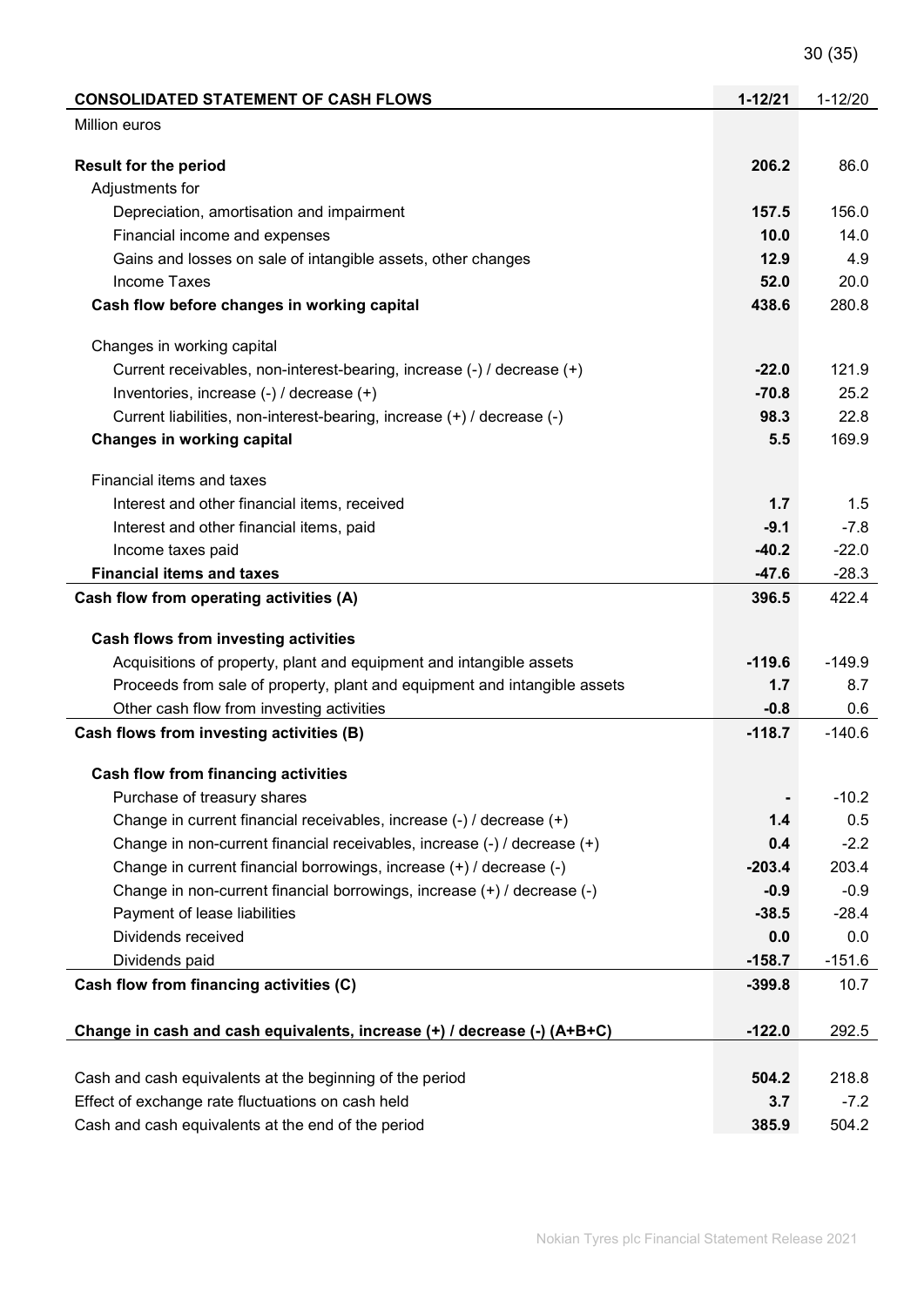# CONSOLIDATED STATEMENT OF CHANGES IN EQUITY

- A = Share capital
- B = Share premium
- C = Treasury shares
- D = Translation reserve
- E = Fair value and hedging reserves
- F = Paid-up unrestricted equity reserve
- G = Retained earnings
- H = Total equity

|                                       |      |       |              | Equity attributable to equity holders of the parent |        |       |          |                  |
|---------------------------------------|------|-------|--------------|-----------------------------------------------------|--------|-------|----------|------------------|
| Million euros                         | Α    | B     | $\mathsf{C}$ | D                                                   | E      | F     | G        | H                |
| Equity, 1 Jan 2020                    | 25.4 | 181.4 | $-8.0$       | $-278.8$                                            | $-1.8$ | 238.2 | 1,613.3  | 1,769.7          |
| Result for the period                 |      |       |              |                                                     |        |       | 86.0     | 86.0             |
| Other comprehensive income,           |      |       |              |                                                     |        |       |          |                  |
| net of tax:                           |      |       |              |                                                     |        |       |          |                  |
| Cash flow hedges                      |      |       |              |                                                     | $-1.1$ |       |          | $-1.1$           |
| <b>Translation differences</b>        |      |       |              | $-168.7$                                            |        |       |          | $-168.7$         |
| <b>Total comprehensive</b>            |      |       |              |                                                     |        |       |          |                  |
| income for the period                 |      |       |              | $-168.7$                                            | $-1.1$ |       | 86.0     | $-83.8$          |
| Dividends paid                        |      |       |              |                                                     |        |       | $-158.1$ | $-158.1$         |
| Acquisition of treasury shares        |      |       | $-10.2$      |                                                     |        |       |          | $-10.2$          |
| Share-based payments                  |      |       |              |                                                     |        |       | 3.7      | 3.7              |
| Other changes                         |      |       |              |                                                     |        |       |          |                  |
| <b>Total transactions with owners</b> |      |       |              |                                                     |        |       |          |                  |
| for the period                        |      |       | $-10.2$      |                                                     |        |       | $-154.4$ | $-164.6$         |
| <b>Equity, 31 Dec 2020</b>            | 25.4 | 181.4 | $-18.2$      | $-447.5$                                            | $-2.8$ | 238.2 | 1,544.9  | 1,521.3          |
|                                       |      |       |              |                                                     |        |       |          |                  |
| Equity, 1 Jan 2021                    | 25.4 | 181.4 | $-18.2$      | $-447.5$                                            | $-2.8$ | 238.2 | 1,544.9  | 1,521.3          |
| Result for the period                 |      |       |              |                                                     |        |       | 206.2    | 206.2            |
| Other comprehensive income,           |      |       |              |                                                     |        |       |          |                  |
| net of tax:                           |      |       |              |                                                     |        |       |          |                  |
| Cash flow hedges                      |      |       |              |                                                     | 4.4    |       |          | 4.4              |
| <b>Translation differences</b>        |      |       |              | 54.5                                                |        |       |          | 54.5             |
| <b>Total comprehensive</b>            |      |       |              |                                                     |        |       |          |                  |
| income for the period                 |      |       |              | 54.5                                                | 4.4    |       | 206.2    | 265.1            |
| Dividends paid                        |      |       |              |                                                     |        |       | $-165.9$ | $-165.9$         |
| Acquisition of treasury shares        |      |       |              |                                                     |        |       |          |                  |
| Share-based payments                  |      |       |              |                                                     |        |       | 6.8      | 6.8              |
| Other changes                         |      |       | 0.7          |                                                     |        |       | $-0.5$   | 0.2 <sub>0</sub> |
| <b>Total transactions with owners</b> |      |       |              |                                                     |        |       |          |                  |
| for the period                        |      |       | 0.7          |                                                     |        |       | $-159.5$ | $-158.9$         |
| <b>Equity, 31 Dec 2021</b>            | 25.4 | 181.4 | $-17.6$      | $-393.0$                                            | 1.6    | 238.2 | 1,591.5  | 1,627.6          |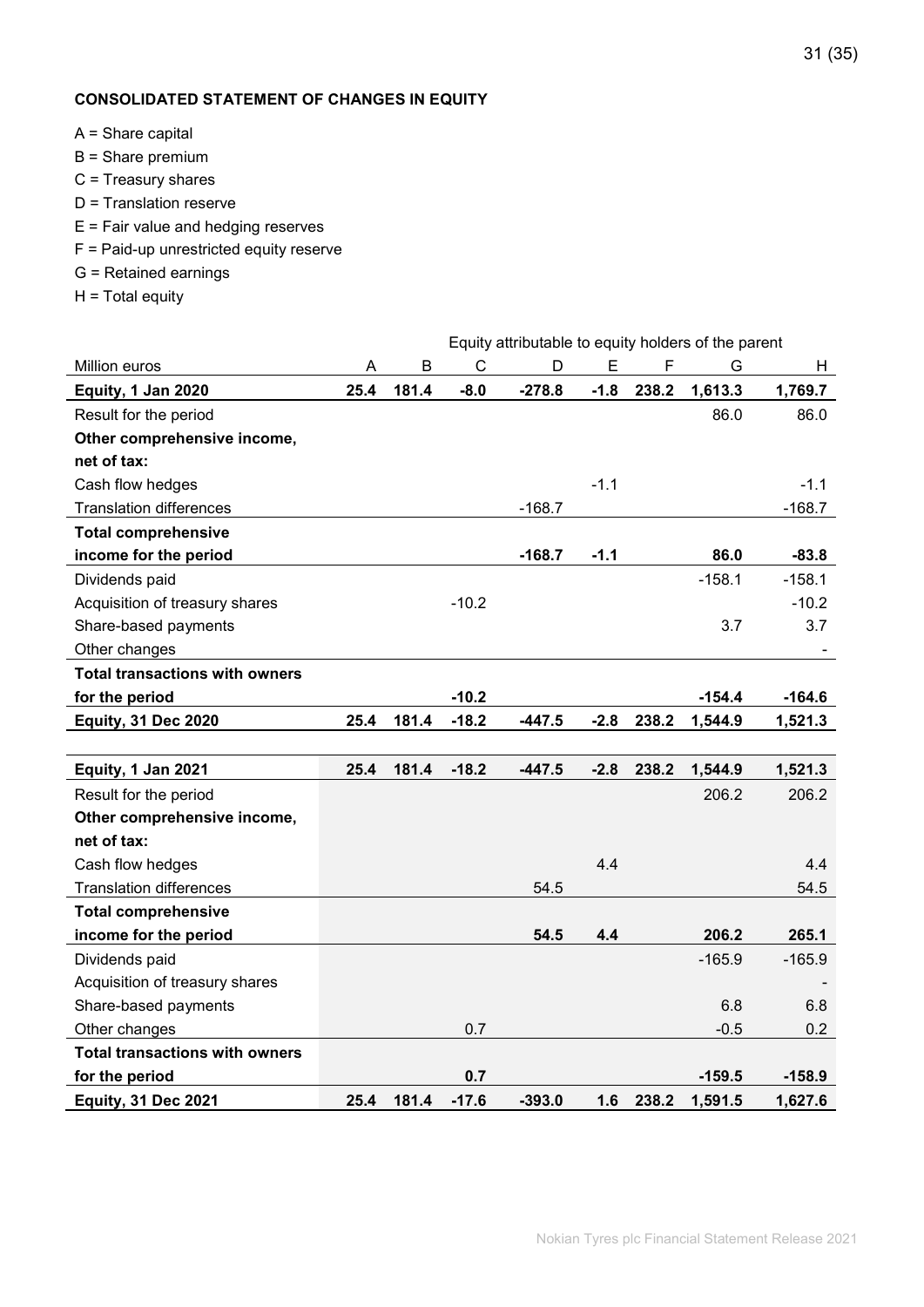| <b>SEGMENT INFORMATION</b>        | 10-12/21 | 10-12/20 | $1 - 12/21$ | $1 - 12/20$ | Change % |
|-----------------------------------|----------|----------|-------------|-------------|----------|
| Million euros                     |          |          |             |             |          |
|                                   |          |          |             |             |          |
| <b>Net sales</b>                  |          |          |             |             |          |
| Passenger car tyres               | 342.8    | 262.0    | 1,199.2     | 871.3       | 30.8     |
| Heavy tyres                       | 65.3     | 53.2     | 254.0       | 194.6       | 22.8     |
| Vianor                            | 123.1    | 115.4    | 342.9       | 318.1       | 6.7      |
| Other operations and eliminations | $-18.6$  | $-17.2$  | $-81.9$     | $-70.1$     | $-8.6$   |
| <b>Total</b>                      | 512.6    | 413.4    | 1,714.1     | 1,313.8     | 24.0     |
|                                   |          |          |             |             |          |
| <b>Operating result</b>           |          |          |             |             |          |
| Passenger car tyres               | 64.6     | 59.8     | 263.4       | 132.7       | 8.0      |
| Heavy tyres                       | 2.9      | 3.0      | 39.1        | 21.7        | $-4.0$   |
| Vianor                            | $-11.4$  | 14.0     | $-15.0$     | $-6.2$      | $-181.6$ |
| Other operations and eliminations | $-3.1$   | $-5.4$   | $-19.3$     | $-28.2$     | 42.9     |
| <b>Total</b>                      | 53.0     | 71.4     | 268.2       | 120.0       | $-25.8$  |
|                                   |          |          |             |             |          |
| Operating result, % of net sales  |          |          |             |             |          |
| Passenger car tyres               | 18.9     | 22.8     | 22.0        | 15.2        |          |
| Heavy tyres                       | 4.4      | 5.6      | 15.4        | 11.1        |          |
| Vianor                            | $-9.3$   | 12.1     | $-4.4$      | $-2.0$      |          |
| <b>Total</b>                      | 10.3     | 17.3     | 15.6        | 9.1         |          |
|                                   |          |          |             |             |          |
| <b>NET SALES BY GEOGRAPHICAL</b>  |          |          |             |             |          |
| <b>AREA</b>                       | 10-12/21 | 10-12/20 | $1 - 12/21$ | $1 - 12/20$ | Change % |
| Million euros                     |          |          |             |             |          |
|                                   |          |          |             |             |          |
| Nordics                           | 228.3    | 204.6    | 684.9       | 604.2       | 11.6     |
| Other Europe                      | 129.7    | 100.6    | 464.8       | 354.1       | 28.9     |
| Russia and Asia                   | 92.9     | 60.7     | 335.6       | 188.7       | 52.9     |
| Americas                          | 61.7     | 47.5     | 228.9       | 166.8       | 29.9     |
| <b>Total</b>                      | 512.6    | 413.4    | 1,714.1     | 1,313.8     | 24.0     |

The geographical split of net sales has been adjusted to align with the way in which management monitors the business. International car dealer business is now reported under geographical areas (previously under Other). 2020 figures have been restated accordingly.

| <b>CHANGES IN PROPERTY, PLANT</b>          |          |          |
|--------------------------------------------|----------|----------|
| <b>AND EQUIPMENT</b>                       | 31.12.21 | 31.12.20 |
| Million euros                              |          |          |
|                                            |          |          |
| Opening balance                            | 824.9    | 885.0    |
| Capital expenditure                        | 121.9    | 151.3    |
| Decrease                                   | $-9.9$   | $-13.0$  |
| Depreciation and impairment for the period | $-97.5$  | $-99.8$  |
| Transfers between items                    | $-7.6$   | $-8.0$   |
| Other changes                              | 2.4      | 1.6      |
| Exchange differences                       | 36.7     | $-92.2$  |
| <b>Closing balance</b>                     | 870.9    | 824.9    |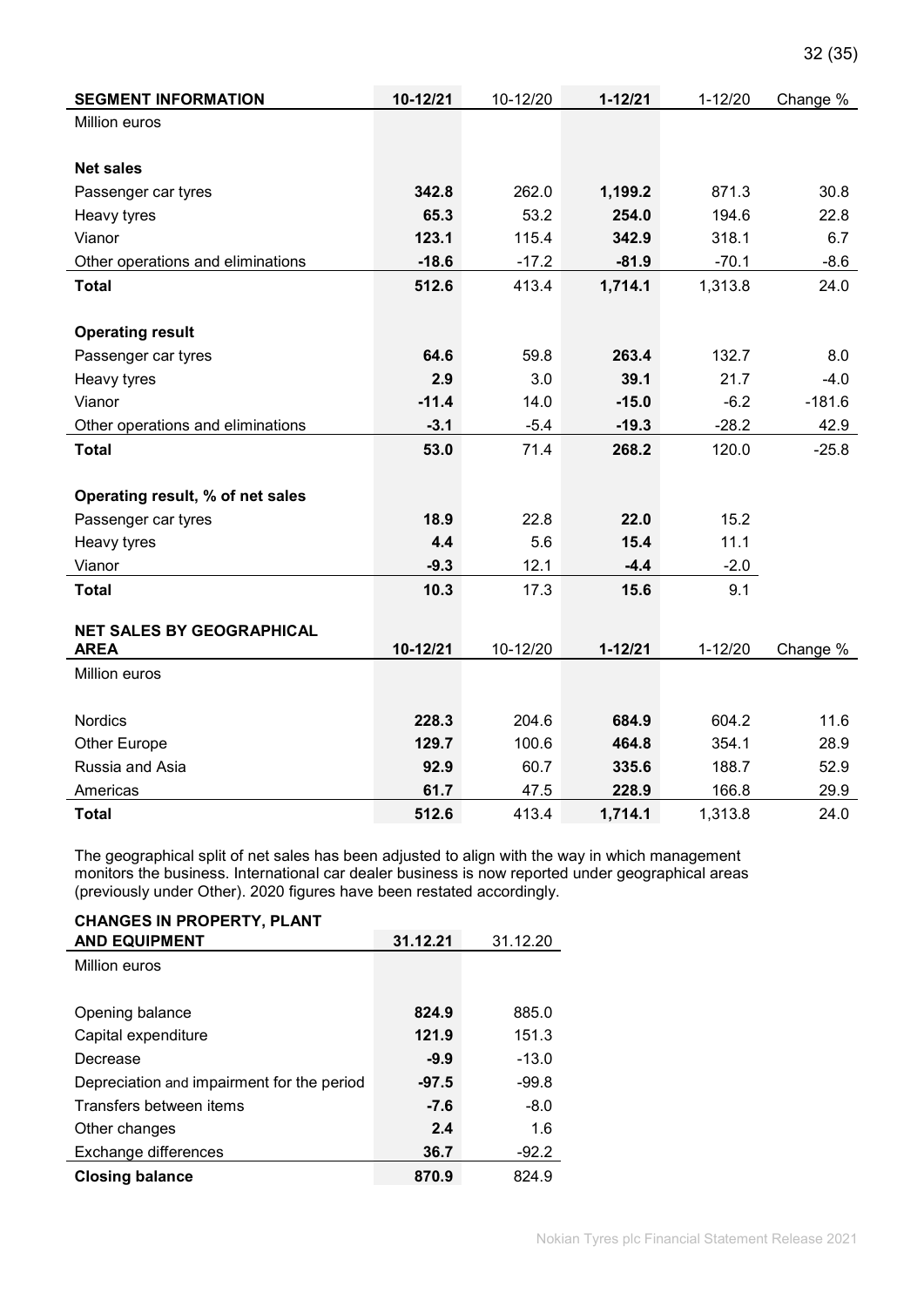| <b>CONTINGENT LIABILITIES</b>              | 31.12.21 | 31.12.20 |
|--------------------------------------------|----------|----------|
| Million euros                              |          |          |
| For own debt<br>Pledged assets             | 6.3      | 5.7      |
| <b>Other own commitments</b><br>Guarantees | 3.1      | 3.7      |

#### CARRYING AMOUNTS AND FAIR

#### VALUES OF FINANCIAL ASSETS

| <b>AND LIABILITIES</b>                 | 31.12.21 |       | 31.12.20 |       |
|----------------------------------------|----------|-------|----------|-------|
|                                        | Carrying | Fair  | Carrying | Fair  |
| Million euros                          | amount   | value | amount   | value |
| <b>FINANCIAL ASSETS</b>                |          |       |          |       |
| Fair value through profit or loss      |          |       |          |       |
| <b>Derivatives</b>                     |          |       |          |       |
| held for trading                       | 14.9     | 14.9  | 19.6     | 19.6  |
| Derivatives                            |          |       |          |       |
| designated as hedges*                  | 3.8      | 3.8   | 0.3      | 0.3   |
| <b>Unquoted securities</b>             | 2.6      | 2.6   | 2.4      | 2.4   |
| Amortized cost                         |          |       |          |       |
| Other non-current receivables          | 4.8      | 4.3   | 5.2      | 4.7   |
| Trade and other receivables            | 360.7    | 361.0 | 321.9    | 322.3 |
| Money market instruments               | 50.0     | 50.0  |          |       |
| Cash in hand and at bank               | 335.9    | 335.9 | 504.2    | 504.2 |
| Fair value through other               |          |       |          |       |
| comprehensive income                   |          |       |          |       |
| Unquoted shares                        | 0.2      | 0.2   | 0.3      | 0.3   |
| <b>Total financial assets</b>          | 772.9    | 772.8 | 853.8    | 853.8 |
|                                        |          |       |          |       |
| <b>FINANCIAL LIABILITIES</b>           |          |       |          |       |
| Fair value through profit or loss      |          |       |          |       |
| <b>Derivatives</b>                     |          |       |          |       |
| held for trading                       | 5.9      | 5.9   | 6.1      | 6.1   |
| Derivatives                            |          |       |          |       |
| designated as hedges*                  | 1.9      | 1.9   | 3.9      | 3.9   |
| Amortized cost                         |          |       |          |       |
| Interest-bearing financial liabilities | 129.3    | 131.4 | 332.3    | 334.9 |
| Trade and other payables               | 172.6    | 172.6 | 98.1     | 98.1  |
| <b>Total financial liabilities</b>     | 309.7    | 311.8 | 440.4    | 442.9 |

\* Fair value changes are recognised according to the hedge accounting standards for hedging relationships.

All items measured at fair value through profit or loss excluding unquoted securities have been classified to Level 2 in the fair value hierarchy and items include Group's derivative financial instruments. To establish the fair value of these instruments the Group uses generally accepted valuation models

with inputs based on observable market data. There has been no transfers between the different levels in the fair value hierarchy.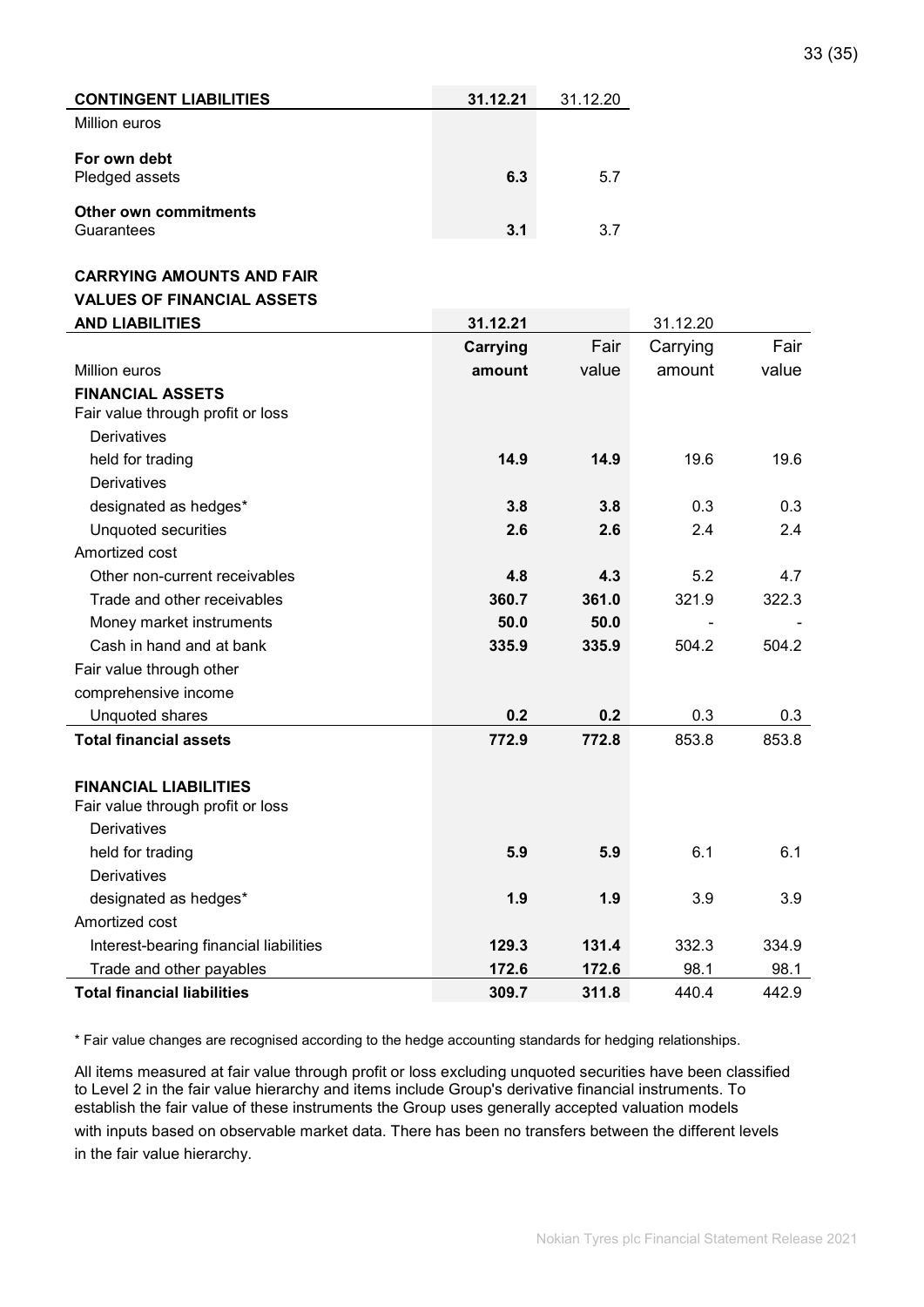| Million euros<br><b>INTEREST RATE DERIVATIVES</b><br>Interest rate swaps<br>Notional amount<br>100.0<br>100.0<br>Fair value<br>$-1.9$<br>$-3.6$ |
|-------------------------------------------------------------------------------------------------------------------------------------------------|
|                                                                                                                                                 |
|                                                                                                                                                 |
|                                                                                                                                                 |
|                                                                                                                                                 |
|                                                                                                                                                 |
|                                                                                                                                                 |
| <b>FOREIGN CURRENCY DERIVATIVES</b>                                                                                                             |
| Currency forwards                                                                                                                               |
| Notional amount<br>426.5<br>391.6                                                                                                               |
| Fair value<br>$-2.2$<br>$-2.5$                                                                                                                  |
| Currency options, purchased                                                                                                                     |
| Notional amount<br>17.7<br>12.9                                                                                                                 |
| Fair value<br>0.1<br>0.2                                                                                                                        |
| Currency options, written                                                                                                                       |
| Notional amount<br>15.3<br>35.3                                                                                                                 |
| Fair value<br>$-0.1$<br>$-0.1$                                                                                                                  |
| Interest rate and currency swaps                                                                                                                |
| Notional amount<br>75.0<br>75.0                                                                                                                 |
| 11.1<br>Fair value<br>15.9                                                                                                                      |
| <b>ELECTRICITY DERIVATIVES</b>                                                                                                                  |
| <b>Electricity forwards</b>                                                                                                                     |
| Notional amount<br>5.2<br>4.9                                                                                                                   |
| Fair value<br>3.8<br>0.0                                                                                                                        |

#### BUSINESS COMBINATIONS

DERIVATIVE FINANCIAL

No new business combinations have been executed during the period.